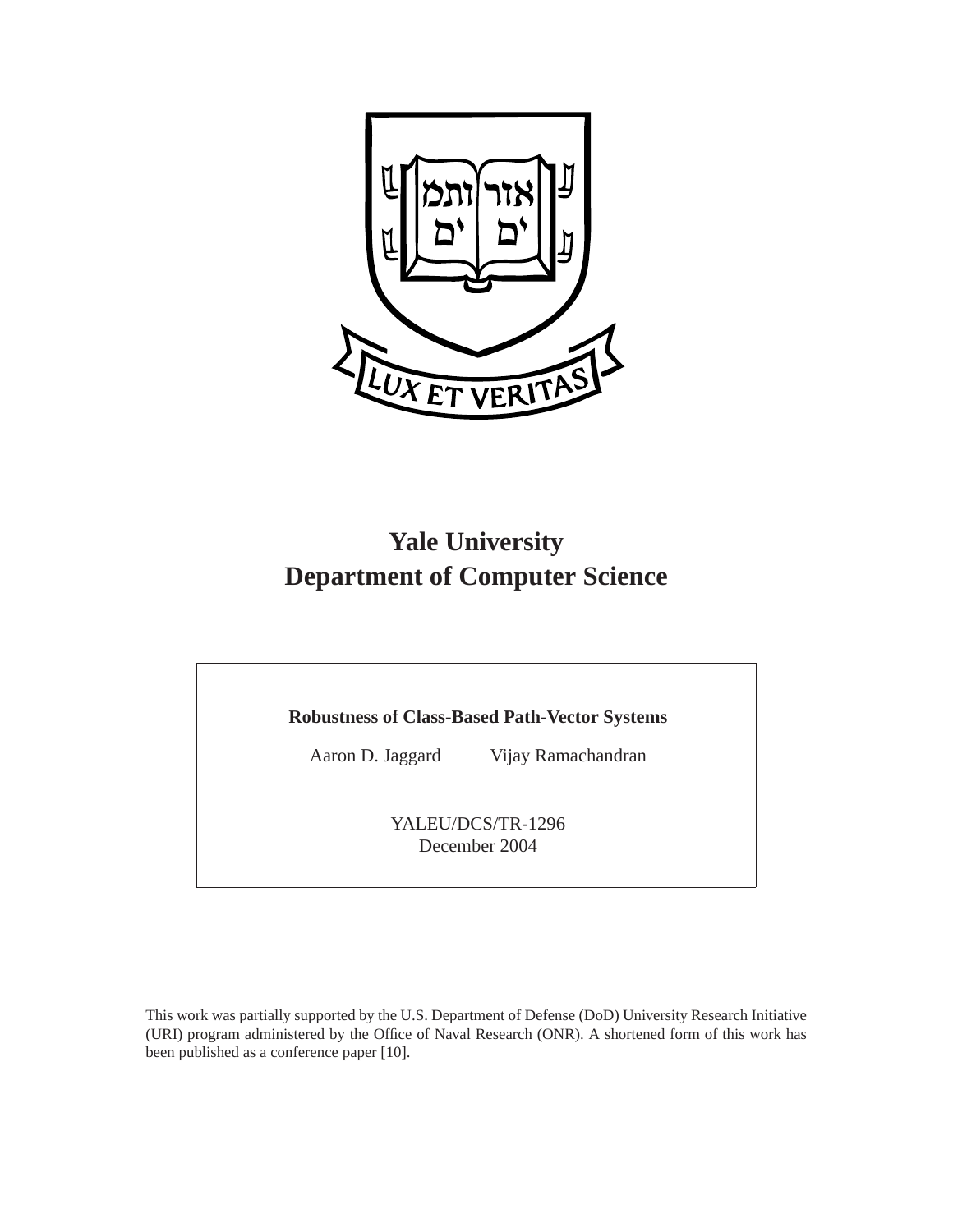# Robustness of Class-Based Path-Vector Systems

Aaron D. Jaggard<sup>∗</sup> Vijay Ramachandran†

# **Abstract**

Griffin, Jaggard, and Ramachandran [5] introduced a framework for studying design principles for path-vector protocols, such as the Border Gateway Protocol (BGP) used for inter-domain routing in the Internet. They outlined how their framework could describe Hierarchical-BGP-like systems in which routing at a node is determined by the relationship with the next-hop node on a path (*e.g.*, an ISP-peering relationship) and some additional scoping rules (*e.g.*, the use of backup routes). The robustness of these *class-based path-vector systems* depends on the presence of a global constraint on the system, but an adequate constraint has not yet been given in general. In this paper, we give the best-known sufficient constraint that guarantees robust convergence. We show how to generate this constraint from the design specification of the path-vector system. We also give centralized and distributed algorithms to enforce this constraint, discuss applications of these algorithms, and compare them to algorithms given in previous work on path-vector protocol design.

# **1 Introduction**

The standard Internet inter-domain routing protocol, the Border Gateway Protocol (BGP), determines routes using independently configured policies in autonomously administered networks. Little global coordination of policies takes place between domains, or autonomous systems (ASes), because (1) ASes are reluctant to reveal details about internal routing configuration, and (2) BGP contains no reliable mechanism to permanently attach information to a route as it is shared throughout the network. However, without global coordination, interaction of locally configured policies can lead to global routing anomalies [1, 4, 7, 11, 13], *e.g.*, route oscillation and inconsistent recovery from link failures. Because the techniques used to configure policies and the protocol's specification have evolved separately, there is an inherent trade-off between, on one hand, maintaining rich semantic expressiveness available with current vendor-developed configuration languages and autonomy in policy configuration, and, on the other hand, guaranteeing that the protocol will converge robustly, *i.e.*, predictably, even in the presence of link and node failures. Griffin, Jaggard, and Ramachandran [5] showed that achieving all three of these design goals requires a non-trivial global constraint on the network, but they left open the question of how to identify and enforce the constraint.

This paper answers this question in the context of classbased path-vector systems. Path-vector systems, introduced in [5], provide a formal model for design and analysis of path-vector protocols and their policy-configuration languages. Class-based systems focus on a generalization of next-hop-preference routing, where routing policy for an AS can be defined by the relationships (commercial or otherwise) between it and its neighboring ASes. The canonical example of such a system is a simplified version of BGP that takes into account the economic re-

This work was partially supported by the U.S. Department of Defense (DoD) University Research Initiative (URI) program administered by the Office of Naval Research (ONR). A shortened form of this work has been published as a conference paper [10].

<sup>∗</sup>Dept. of Mathematics, Tulane University, New Orleans, LA, USA. E-mail: adj@math.tulane.edu. Partially supported by National Science Foundation (NSF) Grant DMS–0239996 and by ONR Grant N00014–01–1–0795.

<sup>†</sup>Dept. of Computer Science, Yale University, New Haven, CT, USA. E-mail: vijayr@cs.yale.edu. Partially supported by a 2001–2004 DoD National Defense Science and Engineering Graduate (NDSEG) Fellowship, by ONR Grant N00014–01–1–0795, and by NSF Grant ITR–0219018.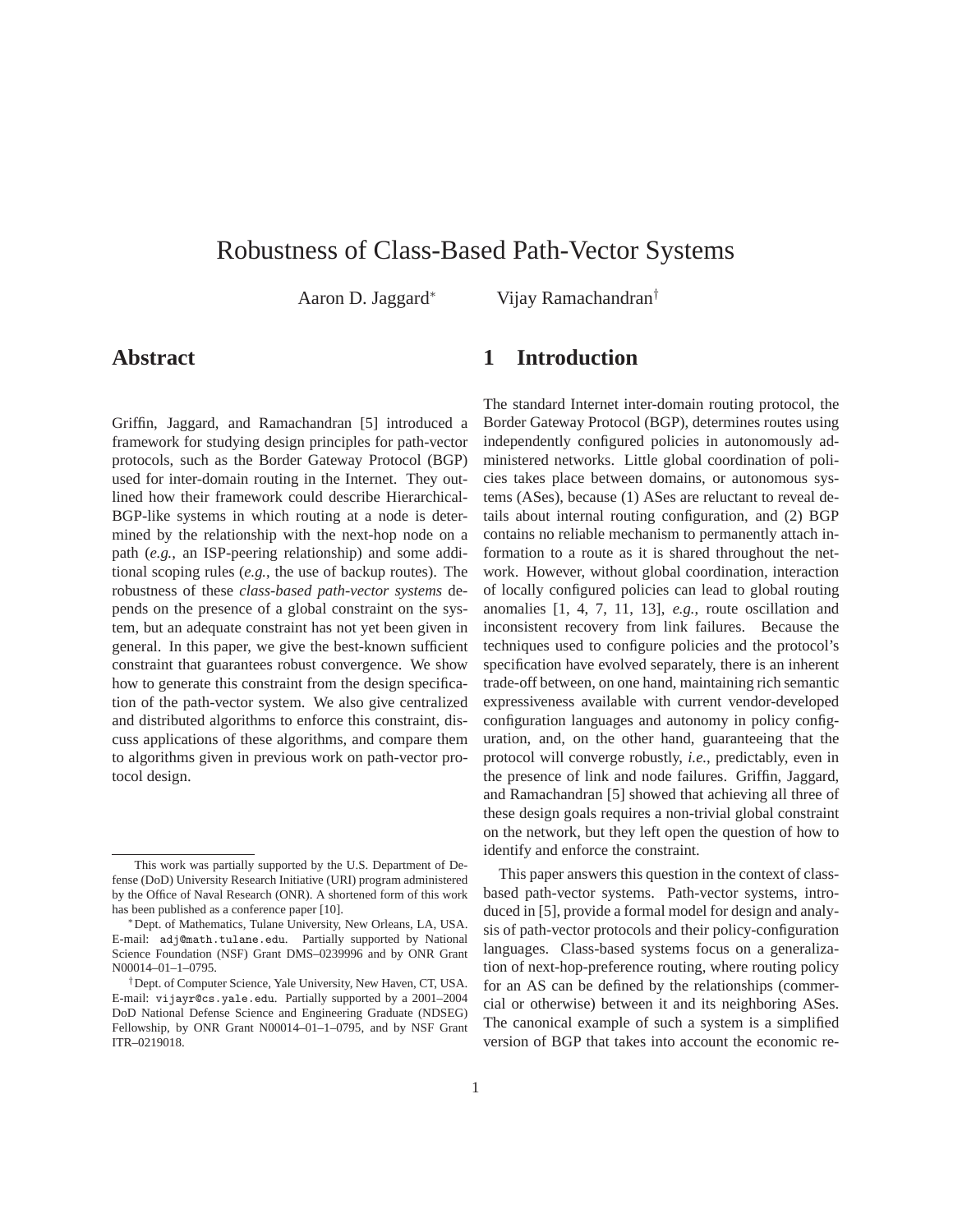alities of today's commercial Internet—that ASes partition their neighbors into customers, providers, and peers and that there are preference guidelines used to decide between routes learned from neighbors of different classes. The scope of class-based systems, however, goes beyond this "Hierarchical BGP" system; the framework can also be used to build and analyze systems with complete autonomy and those that allow arbitrary next-hop preference routing. Furthermore, any protocol specification that can be described by a countable-weight, monotone pathvector algebra [12] can also be described by a class-based path-vector system [9].

In this paper, we provide the best known robustness constraint for class-based systems. The constraint ensures the robustness of networks that satisfy it; it is in fact the best possible robustness guarantee because, in networks that do not satisfy it, some set of nodes may write policies that cause route oscillations. (Our proof of this constructs such policies.) We give an algorithm to generate the constraint given only the design specification of the system. We then provide centralized and distributed algorithms to check networks for violation of the constraint and discuss their applications, including how to use our results to check a network with arbitrary next-hop preferences for potential bad interactions. The distributed algorithm reveals almost no private policy information, provides several options for correcting a constraint violation, and has constant message complexity per link and limited storage at each node. We compare and contrast our algorithms with those in previous work.

Although it may be sufficient to provide a supplementary protocol enforcing some global conditions (and, indeed, the distributed algorithm in this paper, modified for BGP, can be run alongside BGP to detect potentially bad policy interactions), there are several benefits to this approach of analyzing robust protocol convergence from a design-framework perspective. First, the algorithms in our paper preclude all policy-based oscillations in advance; as long as the constraint is enforced, the protocol can safely run on any network. Second, the approach is an integral part of designing policy-configuration languages. The design framework identifies provably sufficient local and global conditions needed for a protocol to achieve its design goals. Our paper precisely gives the trade-off between the strength of local policy guidelines built into the policy-configuration language and the strength of the global assumption needed in the broad class-based context. The designer can use these results to consider what balance between local and global enforcement is desired and can incorporate the guidelines generated by the results in this paper into the design of multiple high-level policy languages—all before running the protocol on an actual network.

#### **1.1 Related Work**

Several papers have presented policy-configuration guidelines or design principles to prevent global routing anomalies in path-vector routing. Gao and Rexford [3] showed that route preferences and scoping consistent with the Hierarchical-BGP example mentioned above give stable path-vector routing without global coordination. Griffin, Shepherd, and Wilfong [6] defined an abstraction of pathvector routing and identified a sufficient condition for local policies that prevents policy-induced route oscillation; Griffin and Wilfong [8] used those conditions to give a simple path-vector routing algorithm that dynamically detects policy-induced route oscillations. In addition, Gao, Griffin, and Rexford [2] combined the results from these papers to modify a simplified version of BGP to perform stable back-up routing.

Building on this work, the papers by Griffin, Jaggard, and Ramachandran [5] and Sobrinho [12] developed formal models for path-vector routing so that properties of path-vector protocols can be studied without involving details of protocol dynamics or of actual networks. Both papers prove results about protocol convergence based on the design specification of the protocol itself. They present an application of their frameworks that generalizes systems like Hierarchical BGP (mentioned above), incorporating the policy guidelines from [2, 3, 6] into the design of protocol systems. This paper completes the analysis of this application: It answers the questions left open in [5] and gives results that can be used in the general design of protocols and policy-configuration languages.

### **2 The Class-Based Framework**

Class-based systems, which generalize Hierarchical-BGP-like systems, are a type of *globally constrained path-vector policy systems* (PVPSes). A PVPS describes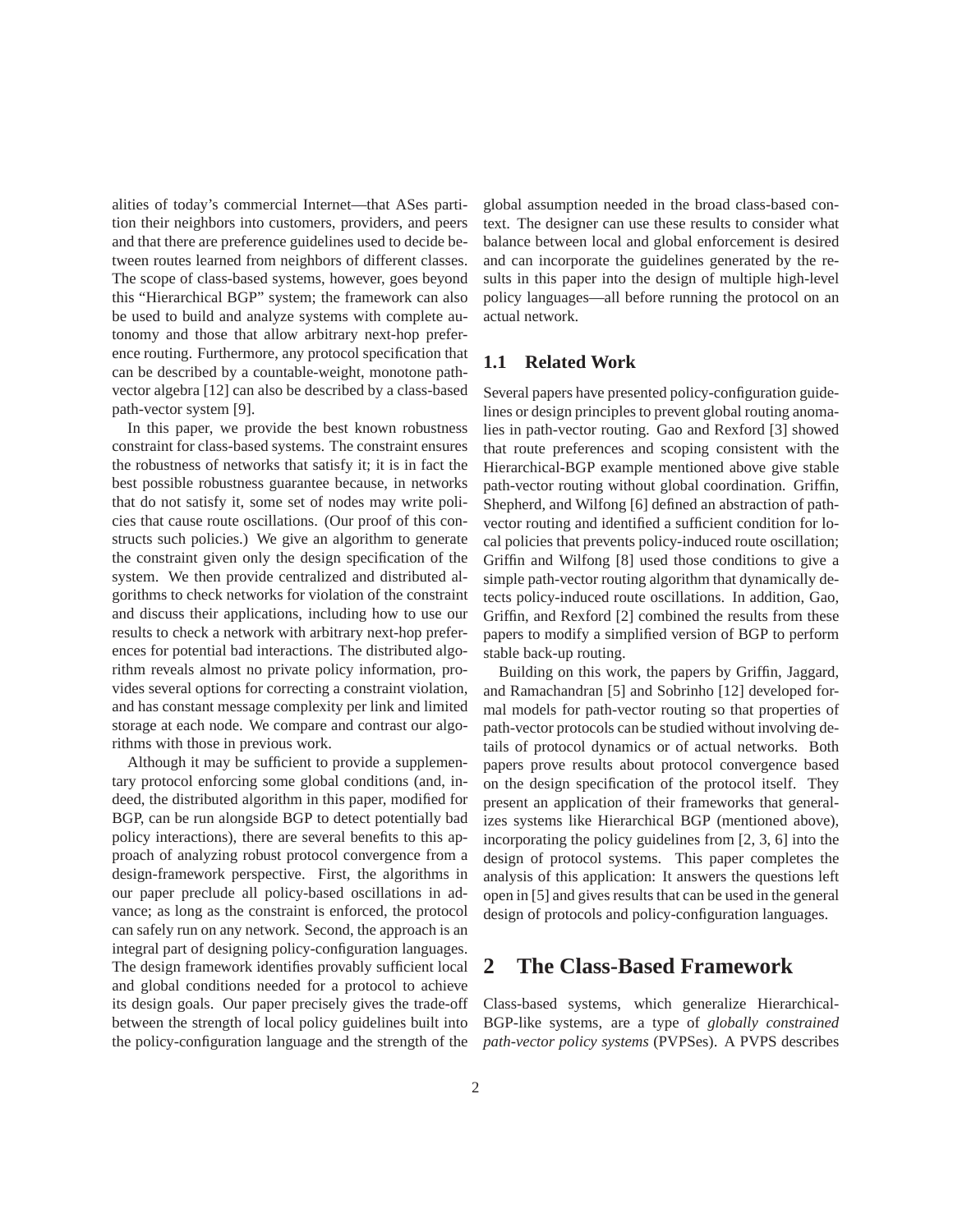a protocol that nodes use to exchange path descriptors (instances of the protocol's data structure describing routes in the network). A PVPS specifies a *ranking function*  $\omega$ from the set  $R$  of all path descriptors into some totally ordered set; if r and  $r'$  describe two different paths from a node  $v$  to a network destination,  $v$  will prefer the one described by r if  $\omega(r) < \omega(r')$ . The PVPS also defines allowable import and export *policy functions* that nodes use to modify path descriptors in order to affect their rank; these are usually compiled from policies written by network operators at each node in some high-level policy language. We will recall other relevant definitions and PVPS results as we proceed; for a fuller exposition of PVPSes see [5].

In a class-based system, a path descriptor  $r$  is a quadruple  $(d, q, l, P)$ , where d is the forwarding destination of the path and  $P$  is the path itself. The attributes  $g$  and  $l$ (whose values in the descriptor r are denoted  $q(r)$  and l(r)) are the *level* and *local preference*, respectively, of the route; these take values in N. Level is shared between nodes but local preference is not. The ranking function depends on these attributes:  $\omega(r)=(g(r), -l(r))$ , with lexicographic ordering on the values of  $\omega$  so that r will be preferred over r' if  $g(r) < g(r')$  or if  $g(r) = g(r')$  and  $l(r) > l(r')$ . Policies in class-based systems may filter routes, weakly increase the level attribute, and change the local preference as desired, but nothing else.

Class-based systems incorporate global *relative preference* and *scoping* rules using these two attributes; the former affect relative rank of paths imported from different classes of neighbors, while the latter specify the classes to which certain routes may be exported. In BGP, it is common practice today for a router to always prefer a route learned from a customer router over a route (to the same destination) learned from a peer router and for a router to always export routes learned from its customer(s) to its provider(s). The first is an example of a relative preference rule, the second of a scoping rule.

A class-based PVPS is almost entirely described by a *class description*  $CD = (C, X, W, M)$ , which contains a set of c classes and three  $c \times c$  matrices that describe the relationship, preference, and scoping rules. The *classes* in  $C = \{C_1, C_2, \ldots, C_c\}$ , *e.g.* "customer" or "peer," are used to describe the relationship between one node and another. In an instance of a class-based system, each node v will assign a class  $C<sup>v</sup>(u)$  to each of its neighbors  $u; C<sup>v</sup>(u)$  indicates how v views the relationship between nodes u and v. The *cross-class matrix* X describes the allowable ways that  $u$  may view  $v$ 's role in their relationship given that v views u's role as  $C<sup>v</sup>(u)$ . A necessary condition for an instance to be legal is that for every two adjacent nodes u and v in the network, if  $C^{v}(u) = C_i$  and  $C^u(v) = C_j$ , then  $X_{ij} = 1$ . Without loss of generality we may view  $X$  as a symmetric matrix  $(X \text{ may be replaced})$ with the matrix  $(\min(X_{ij}, X_{ji}))_{ij}$  without changing the legality of any class-based instance). Note that if  $C<sup>v</sup>(u)$ always uniquely determines the value of  $C^u(v)$  allowed by  $X$ , then  $X$  has at most one 1 in each row and column; assuming no classes are superfluous,  $X$  is then a permutation matrix.

Relative preference rules are described by the matrix W, which has entries from the set  $(\bullet)$  =  $\{<,\leq,=,>,\geq,\top\}$  of binary comparison operators, where  $x \top y$  for every  $x, y$ . (We will refer to a generic operator in  $\left( \bullet \right)$  with the symbol  $\bullet$ .) If a node v has imported path descriptors  $r_i$  and  $r_j$  from neighbors whom v views as being in classes  $C_i$  and  $C_j$ , respectively, if  $\bullet = W_{ij}$ , and if  $g(r_i) = g(r_j)$ , then the local preference values  $l(r_i)$  and  $l(r_j)$  must be set (via v's import policy functions) so that  $\omega(r_i) \bullet \omega(r_j)$ . We assume that the preference relations between classes specified by W are consistent with a partial order on C; *e.g.*, W should not be such that  $W_{12} = W_{23} = W_{31} = ' \lt'$ .

Therefore, W can be used to give a partial ordering on the classes describing which class of neighbor's routes should be preferred. For example, given the abovementioned practice of preferring customer routes to peer routes, we would set  $W_{ij} = \langle \langle \rangle$  where  $C_i$  is the class "customer" and  $C_j$  is the class "peer." Note that W is an antisymmetric matrix of sorts (because the comparisons are antisymmetric relations, if  $W_{ij} = \langle \cdot \rangle$  then  $W_{ii} = '>}'$  and that the only viable setting on the diagonal is  $W_{ii} = \top$ .<sup>1</sup>

The scoping rules in a class-based system are described by M, a  $c \times c$  matrix with entries from  $(\bullet) \cup {\{\perp\}}$ . If  $M_{ij} = \perp$ , then v may not export path descriptors learned from a neighbor in class  $C_i$  to a neighbor in class  $C_i$ .

<sup>&</sup>lt;sup>1</sup>The setting  $W_{ii} = \dot{ } = \dot{ }$  is also possible but not viable. In this case, all descriptors with the same level imported from a neighbor of class  $C_i$  would have to have equal rank, and then ties could not be broken by changing the local preference based on, *e.g.*, next-hop address or shortest path length.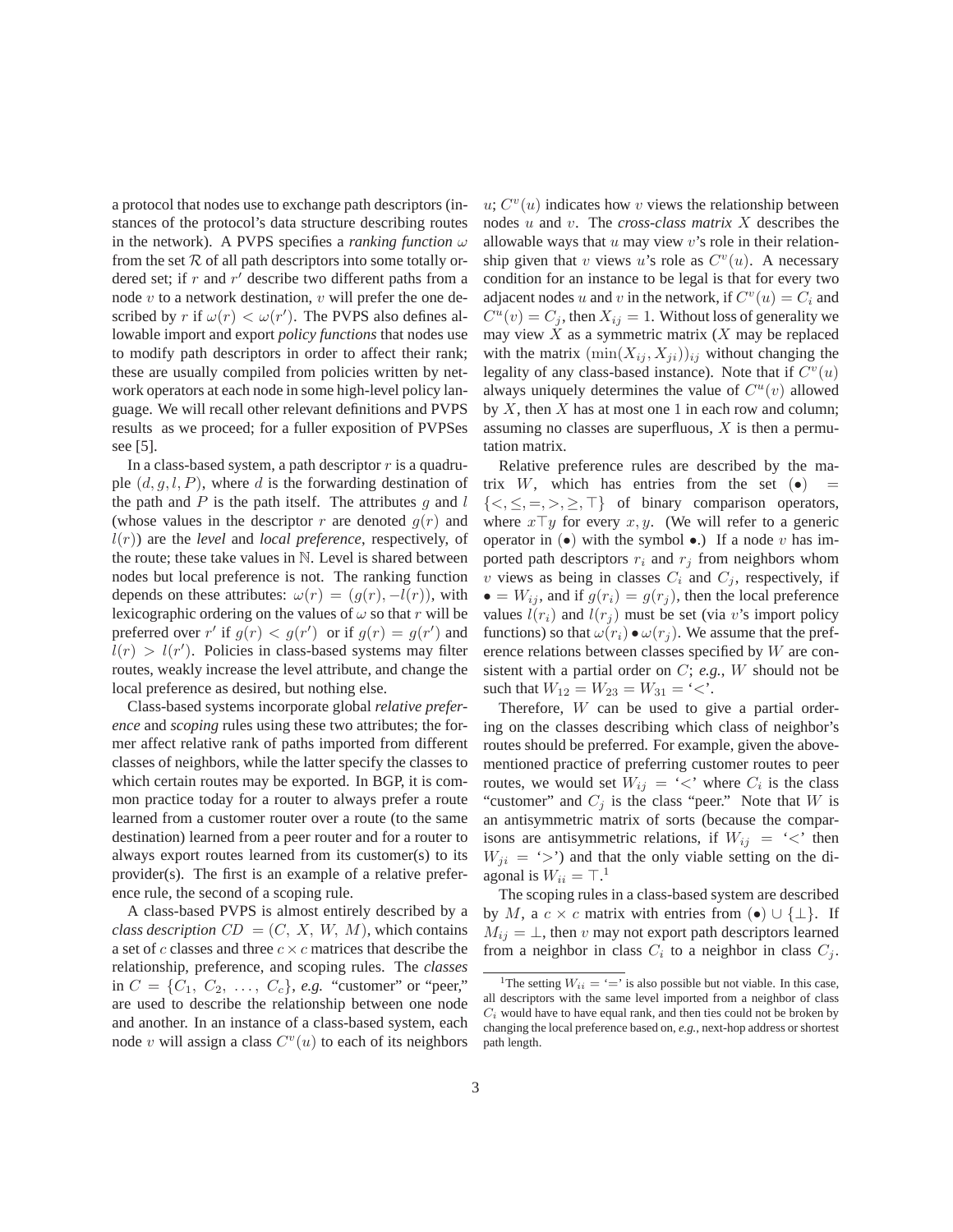If  $M_{ij} = \bullet \neq \bot$ , then v may export a path descriptor learned from a neighbor in class  $C_i$  to one in class  $C_i$ ; however, if  $r_i$  is the descriptor that v receives (after applying the import policy function) from a neighbor in class  $C_i$ , v's export policy function  $F_{(v,u)}^{out}$  for a neighbor  $u$  in class  $C_j$  must satisfy  $g(r_i) \bullet g\left(F_{(v,u)}^{out}(r_i)\right);$  e.g., if  $M_{ij} = \langle \langle \cdot, C^v(u) \rangle = i$ , and  $C^v(w) = j$ , then v may export routes learned from  $u$  to  $w$ , but the export policy function  $F_{(v,w)}^{out}$  must strictly increase the level attribute of these descriptors.

In our analysis here, we are primarily interested in whether or not the entries of  $W$  and  $M$  allow equality. We thus define two  $\{0, 1\}$ -matrices  $\hat{W}$  and  $\hat{M}$  as follows.

#### **Definition 2.1 (**{0, 1}**-Description Matrices).**

- 1. Let  $\hat{W}_{ij}$  be 0 if  $W_{ij}$  permits equality (including  $\top$ ). Let  $\hat{W}_{ij} = -1$  if  $W_{ij} = \langle \cdot \rangle$  and let  $\hat{W}_{ij} = 1$  if  $W_{ij} = \sum$ .
- 2. Let  $\hat{M}_{ij}$  be 1 if  $M_{ij}$  permits equality, *i.e.*,  $M_{ij}$  = '=', ' $\leq$ ', *etc.*, and let  $\hat{M}_{ij}$  be 0 otherwise.

**Example 2.2 (Hierarchical BGP with Back-up Routes).** This is the canonical example of a class-based system, motivated by the design guidelines in [2, 3]. It uses three classes, corresponding to standard Internet business relationships:  $C_1$  or "customer"—someone to whom connectivity is sold;  $C_2$  or "peer"—someone with whom an agreement is established to transit traffic, usually to shortcut more expensive or long routes; and  $C_3$  or "provider"—someone from whom connectivity is purchased. The class consistency rules require that  $C<sup>v</sup>(u) = C<sub>2</sub>$  implies  $C<sup>u</sup>(v) = C<sub>2</sub>$ , and  $C<sup>v</sup>(u) = C<sub>1</sub>$  iff  $C^u(v) = C_3$ . The level attribute is used to mark routes that are for backup use; this is done by increasing the level on export. Because this is a shared, nondecreasing attribute that has precedence in ranking, such a back-up route will not be selected if there are routes with lower level available. Following economically motivated practice, customer routes (*i.e.*, routes learned from customers) are preferred to peer routes when their level attributes are equal; both are preferred to provider routes. The scoping rules allow customer routes to be shared with all neighbors (without requiring a level increase). Peer and provider routes may be shared with customers without a level increase; peer routes may be shared with peers and providers if the level is increased, and provider routes may be shared with peers if the level is increased. Provider routes may not be shared with other providers (as no node should carry transit traffic between two of its providers). The class-description components for this system are thus:

$$
C = \{C_1, C_2, C_3\}, \quad X = \begin{bmatrix} 0 & 0 & 1 \\ 0 & 1 & 0 \\ 1 & 0 & 0 \end{bmatrix},
$$

$$
W = \begin{bmatrix} \top < < \\ > & \top < \\ > > & \top \end{bmatrix}, \quad M = \begin{bmatrix} \leq < < \\ \leq < < \\ < < < \\ < < < \end{bmatrix}.
$$

The corresponding  $\{0, 1\}$ -matrices are:

$$
\hat{W} = \left[ \begin{array}{ccc} 0 & -1 & -1 \\ 1 & 0 & -1 \\ 1 & 1 & 0 \end{array} \right], \ \hat{M} = \left[ \begin{array}{ccc} 1 & 1 & 1 \\ 1 & 0 & 0 \\ 1 & 0 & 0 \end{array} \right].
$$

Omitting the ability to mark routes for backup use (and generally ignoring the level attribute) yields the simpler system of Hierarchical-BGP; both of these systems are discussed in [5].

**Remark 2.3.** A proof that this system robust (with the additional global constraint that there are no customerprovider cycles) can be found in [5]. We will return to this example to show that our more general results regarding robustness are consistent with what is already known about these systems.

# **3 Robustness and Global Constraints**

Having reviewed the class-based framework, we now present the contributions of this paper in detail. In this section, we motivate and describe the constraint that guarantees robust convergence for protocols modeled by the framework; we prove its correctness and show how to generate it given only the class-based design specification of a protocol. Then we show how to check this constraint in two ways: by using a centralized algorithm (Sec. 4), and by using a distributed algorithm (Sec. 5) that additionally fixes detected constraint violations.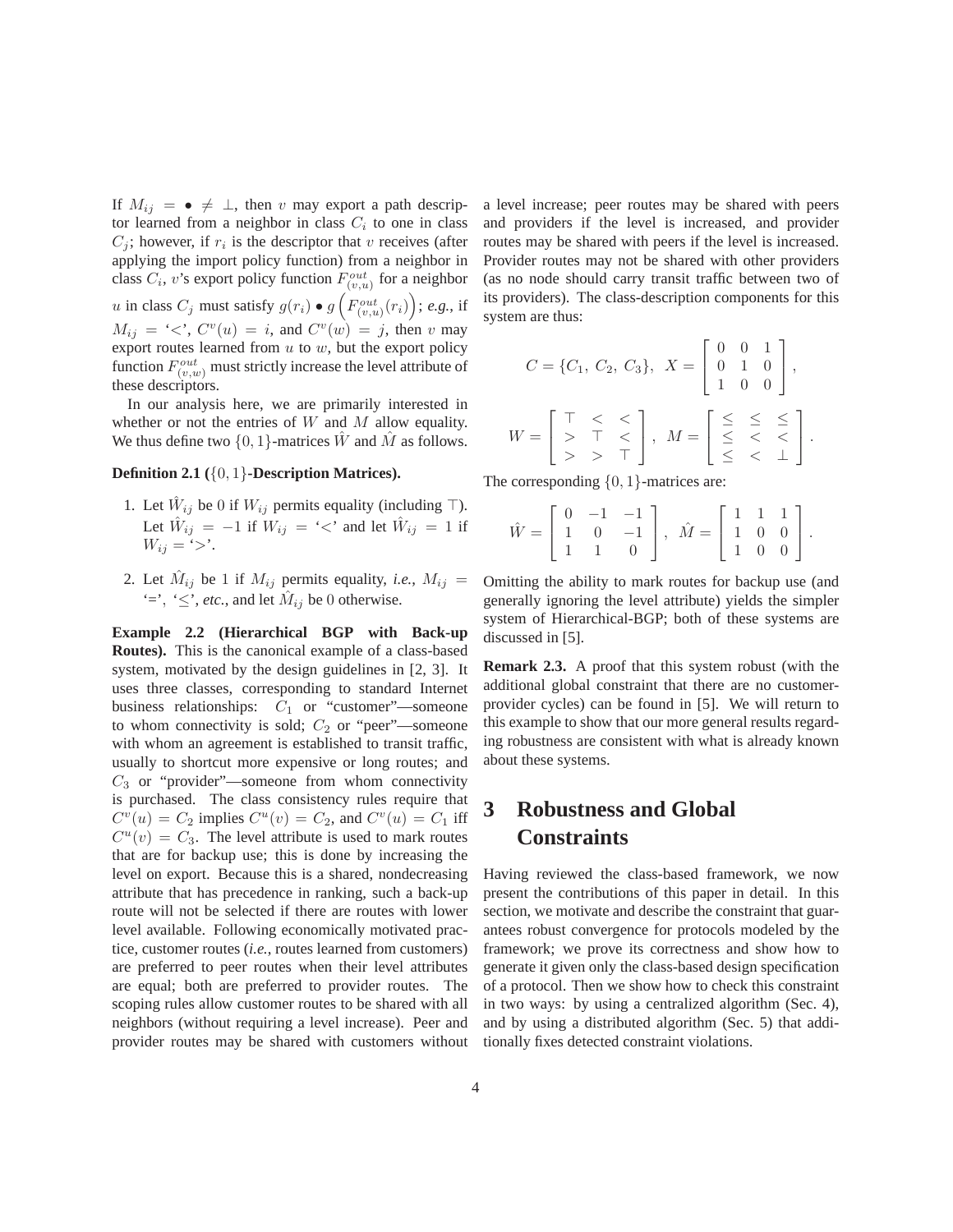#### **3.1 Robustness and Dispute Wheels**

The major goal of a routing system is the assurance that every instance of a network and local policies will be *robust*, *i.e.*, that every legal instance of the system will have a unique routing solution as will all sub-instances (these might arise due to the failure of any set of links and nodes). The additional design goals of *autonomy*, *transparency*, and *expressiveness* were formally defined for PVPSes (and thus class-based systems) in [5]. One of the major results in that paper (Thm. 8, [5]) is that any robust, reasonably autonomous, transparent, and moderately expressive PVPS must have a *global constraint*—a predicate defined on instances of the PVPS whose truth value on an instance determines whether that instance is "legal"—that is not identically true. Class-based systems, by their definition, satisfy these design goals of PVPSes; thus they must include a non-trivial global constraint if they are to be robust. A sufficient global constraint for the Hierarchical-BGP systems in Ex. 2.2 is that the signaling graph does not contain any customer-provider cycles (*i.e.*, cycles in which each node views one of its neighbors in the cycle as a customer and the other as a provider) [3]. Our goal here is to find good global constraints for class-based systems in general. As a starting point, we use the broadest-known condition for robustness of path-vector systems, that of *dispute-wheel freeness*; this was presented in [6] and was then adopted into the PVPS framework in [5]. We now turn to a simplified definition of this condition, including just the details needed for class-based systems, after some notation.

**Definition 3.1 (Descriptor for a Realizable Path).** Let  $P_n = v_n v_{n-1} \cdots v_0$  be a putative route in a path-vector instance, such that  $v_n$  has learned about  $P_n$  from its neighbor  $v_{n-1}$ , who learned about  $P_{n-1} = v_{n-1}v_{n-2}\cdots v_0$ from its neighbor  $v_{n-2}$ , *etc.* This process of route exchange began with node  $v_0$  originating a path descriptor  $r_0$  and exporting it to  $v_1$ . At each step along the way, a subpath  $P_i$  of  $P_n$  was imported at node  $v_i$ . We call this a *realizable path* because it can be selected as a valid forwarding route from  $v_i$ .

Given an edge  $\{u, v\}$  in the network, we define the *arc-policy function* for the signaling edge  $(u, v)$  to be the application of u's export policy function  $F_{(u,v)}^{out}$  for  $v$  followed by the application of  $v$ 's import policy function  $F_{(v,u)}^{in}$  for u. Before the descriptor is imported at v,

the protocol updates the path attribute to reflect the added edge  $(u, v)$ , filters out any paths which contain loops, and hides the local-preference value used by  $u^2$ . Formally, if  $R$  is a set of path descriptors known to  $u$ , then the arcpolicy function for the signaling edge  $(u, v)$  applied to R is

$$
f_{(v,u)}(R) = F_{(v,u)}^{in}(\{(d,g,0,vP)
$$
  
 |  $(d,g,l,P) \in F_{(u,v)}^{out}(R), vP$  is a simple path}\);

this is the set of path descriptors that  $v$  receives along the edge  $(u, v)$ . Using arc-policy functions, we can iteratively define the path descriptor associated with path  $P_n$ and its subpaths, assuming that it originated at  $v_0$  with path descriptor  $r_0$ . Let

$$
r(P_0)=r_0,
$$

and for  $i, 1 \leq i \leq n$ , let

$$
r(P_i) = f_{(v_i, v_{i-1})}(r(P_{i-1})).
$$

**Definition 3.2 (Dispute Wheel).** An instance of a pathvector system contains a *dispute wheel* (see Fig. 1) if there is a set of nodes  $\{v_0, v_1, \ldots, v_n\} \subset V$  such that:

- 1. node  $v_0$  advertises a destination and nodes  $v_1, \ldots, v_n$  attempt to find routes to that destination;
- 2. there exists a signaling path  $Q_i$  for each  $i, 1 \leq i \leq n$ , from  $v_0$  to  $v_i$  (the  $Q_i$  are not necessarily disjoint); let  $Q_0 = Q_n;$
- 3. there exists a signaling path  $R_i$  from each  $v_i$  to  $v_{i+1}$ for all i,  $1 \leq i \leq n$  (where  $v_{n+1} = v_1$ ; the  $R_i$  are not necessarily disjoint); let  $R_0 = R_n$ ;
- 4.  $Q_i$  and  $R_{i-1}Q_{i-1}$  are realizable paths from node  $v_i$ to  $v_0$  for all  $i, 1 \le i \le n$ ; and
- 5.  $\omega(r(R_{i-1}Q_{i-1})) < \omega(r(Q_i))$  for all  $i, 1 \leq i \leq n$ ; *i.e.*, every node  $v_i$  prefers to reach  $v_0$  by using the path  $R_{i-1}Q_{i-1}$  through  $v_{i-1}$  instead of the path  $Q_i$ .

<sup>&</sup>lt;sup>2</sup>In the general PVPS framework, policy application is explicitly defined using *policy application functions*; for class-based systems, these functions are responsible for the updating and filtering as well as applying the policies in the manner described.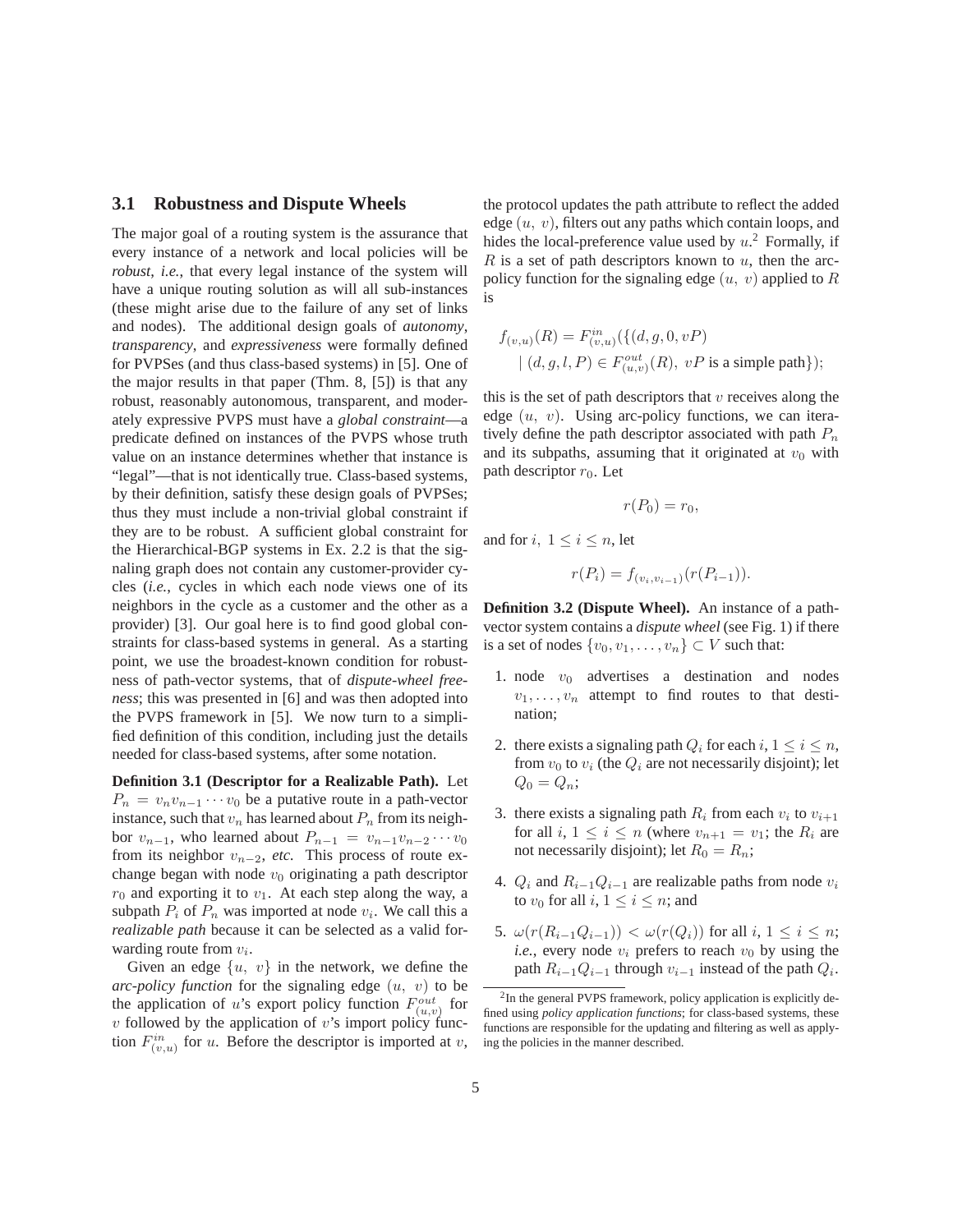The paths  $Q_i$  are *spokes* of the dispute wheel, the paths  $R_i$  constitute the *rim* of the wheel, and the nodes on the rim of the wheel are its *rim nodes*.

The importance of dispute wheels is shown by the following theorem.

**Theorem 3.3 (Sec. V, [6] and Thm. 5, [5]).** *Any disputewheel-free PVPS instance is robust.*

An *instance* of a PVPS is a network on which the PVPS protocol will run, combined with nodes' import and export policies that are permitted by the PVPS specification. Dispute wheels in instances of class-based systems have the following property, which we will use to detect and avoid dispute-wheels in this work.

**Proposition 3.4 (Lemma 8.5, extended version of [5]).** *The level-attribute values of all the path descriptors*  $r(Q_i)$ *and*  $r(R_iQ_i)$  *involved in a dispute wheel are equal.* 

The following notation and conventions make it easier to discuss class assignments on a dispute wheel.

#### **Definition 3.5 (Edge-Class Notation).**

- 1. Given an undirected network edge  $\{v, u\}$ , we will often refer to it as a directed edge contextually in the direction of signaling, *i.e.*, along  $e = (u, v)$ , u exports path descriptors to v. We write  $e' = (v, u)$ for the edge in the opposite direction (forwarding or import).
- 2. The *class of an edge*  $e = (v, u)$  is  $\mathbf{c}(e) = C^v(u)$ .
- 3. Let  $\mathbf{x}(C_i) = \{C_j \mid X_{ij} = 1\}$ . Then for any edge *e*,  $\mathbf{c}(e') \in \mathbf{x}(\mathbf{c}(e)).$
- 4. Let **m**( $C_i$ ) = { $C_j$  |  $\hat{M}_{ij} = 1$ } and let **m**<sup>-1</sup>( $C_i$ ) =  ${C_i | \hat{M}_{ii} = 1}.$

So,  $m(C_i)$  is the set of classes to which a path descriptor learned from a neighbor of class  $C_i$  can be exported without an increase in level, and  $m^{-1}(C_i)$  is the set of classes from which a path descriptor exported to a neighbor of class  $C_i$  without an increase in level could have been imported.

**Definition 3.6 (Homogeneity and Heterogeneity).** A dispute wheel is *homogeneous of type*  $C_k$  iff for all edges e along the rim,  $\mathbf{c}(e) = C_k$ . A dispute wheel is *heterogeneous of types*  $C_{k_1}, C_{k_2}, \ldots$  iff for all edges e along the rim, **c**(*e*)  $\in \{C_{k_1}, C_{k_2}, \ldots\}.$ 



Figure 1: Active node  $v$  of a dispute wheel.

#### **3.2 Generating a Global Constraint**

PVPS solvability, and thus checking robustness, is *NP*hard in general [6]; we will thus try to find an easy-tocheck global constraint in the class-based context which rejects as few robust instances as possible. Prop. 3.4 and the matrices in a class description together restrict the edge types (and pairs of edge types) which may appear on the rim of a dispute wheel. Because Thm. 3.3 tells us that precluding dispute wheels guarantees robustness for all instances, we can use those restrictions to produce a sufficient global constraint.

Call the rim nodes at the ends of paths  $R_i$  in a dispute wheel *active nodes*; these are the nodes at which route preferences cause the dispute wheel. In Fig. 1, node  $v$  is an active node with neighboring rim nodes  $u$  and  $x$ —these may or may not be active nodes themselves. The neighbor on the spoke is  $w$ ; the dispute occurs because the route through  $u$  is preferred over the direct route through  $w$ , but the route from  $w$  is (or has been) exported to  $x$ . Note that edges in Fig. 1 have arrows in the direction of signaling or export.

Prop. 3.4 tells us that the level-attribute values of dispute-wheel paths are the same at the rim, so the matrix M must permit level equality for the class assignments on a dispute-wheel rim. The matrix W must also permit the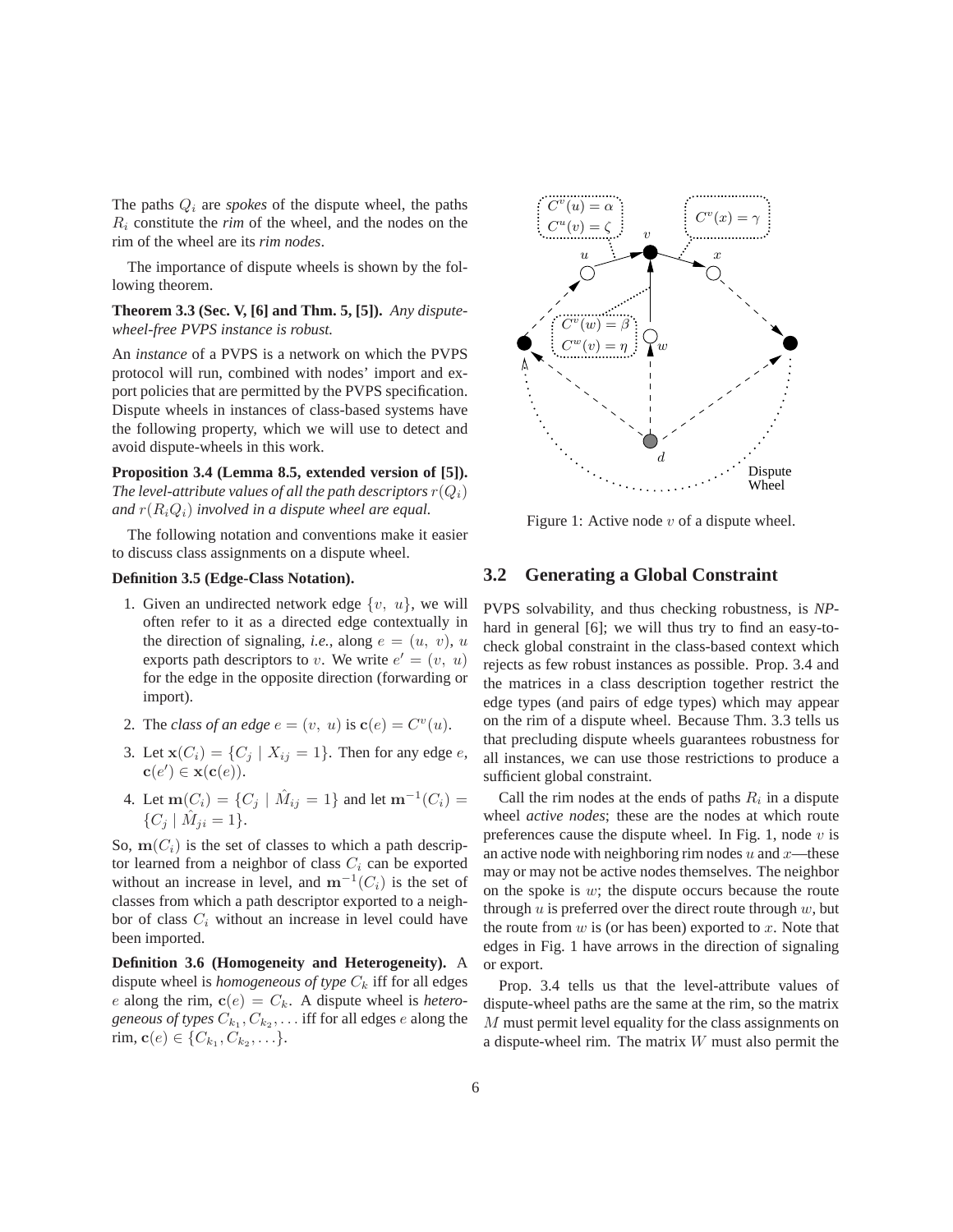preferences required by Def. 3.2(5) (a necessary condition for a dispute wheel). In particular, any of the following conditions at one active node would preclude the dispute wheel in Fig. 1; they are written from the perspective of active node  $v$  without loss of generality:

- **(C1)** v could not import a descriptor from w and export it to x without increasing level, *i.e.*,  $\dot{M}_{\beta\gamma} = 0$ ;
- **(C2)** v must prefer routes from w over those from u, *i.e.*,  $\hat{W}_{\alpha\beta} = 1$ ; or
- **(C3)** u could not export a descriptor from a neighbor and export it to v without increasing level, *i.e.*,  $\forall_{\psi \in C} M_{\psi \in \mathcal{C}} = 0$ ; *etc.*

The above conditions could be achieved by forcing the class assignments  $\alpha$ ,  $\beta$ ,  $\gamma$ ,  $\psi$ , and  $\zeta$  to specific values. Note that in (C1) and (C3), a particular pair of class assignments ( $\beta$  and  $\gamma$ , or  $\psi$  and  $\zeta$ ) is troublesome because of the associated  $M$ -matrix entry. This idea of pairs of assignments will be used later to describe the general global constraint.

We now prove a result based on the discussion above. The following gives conditions that are necessary for an edge to participate in a dispute-wheel rim (*i.e.*, it generalizes  $(C1)$  and  $(C3)$  above).

**Proposition 3.7 (Rim Necessary Condition).** *Let edge* e *be on the rim of a dispute wheel. If*  $\mathbf{c}(e) = C_\alpha$ *, then* 

*1.*  $\exists C_{\beta} \in C : \hat{M}_{\beta\alpha} = 1$ ; i.e.,  $\mathbf{m}^{-1}(C_{\alpha}) \neq \emptyset$ ; and *2.*  $\exists C_{\gamma} \in C, C_{\psi} \in \mathbf{x}(\mathbf{m}^{-1}(C_{\alpha})) : \hat{M}_{\gamma\psi} = 1.$ 

*Proof. (Sketch.)* Condition 1 follows directly from Prop. 3.4. Condition 2 follows directly from Lemma 8.6 in the extended version of [5].  $\Box$ 

If, for each class  $C_{\alpha}$ , either one of these conditions does not hold or, if both do hold, no edges of class  $C_{\alpha}$  are allowed, then all instances will be dispute-wheel free. This was the constraint suggested in [5], but it is unreasonably strong because it precludes many robust instances; in particular, the role of condition (C2) is ignored, and that could break dispute wheels in some instances.

Relying on condition (C2)—tweaking preferences locally—is not enough, however; *e.g.*, if the class assignment to both incoming edges is the same, no system-wide rule can prevent the dispute. We now give four negative results in this regard: each shows the existence of a simple instance containing a dispute wheel, given a certain combination of entries for just one or two classes in the matrices  $X$  and  $M$ . These are canonical instances that can be generalized. All but one of the cases do not require specific values in matrix  $W$  for the construction; this suggests that while the constraint in [5] is too strong, some constraint preventing pairs of class assignments will be necessary.

First we introduce some notation: because matrix M involves the scoping rule between an import and export, the class assignments used to look up values in  $M$  are not all in the same direction (that of signaling). We define a matrix  $S$  incorporating the matrices  $M$  and  $X$ : entry  $S_{ij} = 1$  if a descriptor can be exported along two signaling edges, first of class  $C_i$ , then of class  $C_j$ , without increasing the level attribute. Equivalently, we may define  $S$  in terms of  $X$  and  $\overline{M}$  as follows.

**Definition 3.8.**  $S = X\hat{M}$  (boolean), *i.e.*,  $S_{ij} =$  $\min((X\hat{M})_{ij}, 1) \in \{0, 1\}.$ 

We now proceed to the negative results. The first negative result involves the existence of dispute wheels with only one type of class assignment on the rim. One of the cases requires certain values in  $W$  for the construction; the other case does not.

**Proposition 3.9 (Existence of Homogeneous Dispute Wheels).** *Suppose*  $C_{\alpha} \in C$ *. If either* 

- *1.*  $S_{\alpha\alpha} = 1$ *, or*
- *2. there exists some*  $C_{\beta} \in \mathbf{m}^{-1}(C_{\alpha})$  *such that*  $\hat{W}_{\beta\gamma} \neq$  $-1$  *for some*  $C_{\gamma} \in \mathbf{x}(C_{\alpha})$ *,*

*then there exists an instance that contains a homogeneous dispute wheel of type*  $C_{\alpha}$ *.* 

*Proof.* For case 1, we can construct a simple dispute wheel where all spokes and rim segments have length one, and for any of these edges  $e$ ,  $\mathbf{c}(e) = C_{\alpha}$  and  $\mathbf{c}(e') = C_{\beta}$ for the same class  $C_\beta \in \mathbf{x}(C_\alpha)$ . Then, regardless of  $\hat{W}$ , it is possible for every rim node to export a spoke descriptor to its neighbor because  $S_{\alpha\alpha} = 1$  and for every rim node to prefer the neighbor's path because the spoke and rim neighbors are assigned the same class and we must have  $W_{\beta\beta} \neq -1.$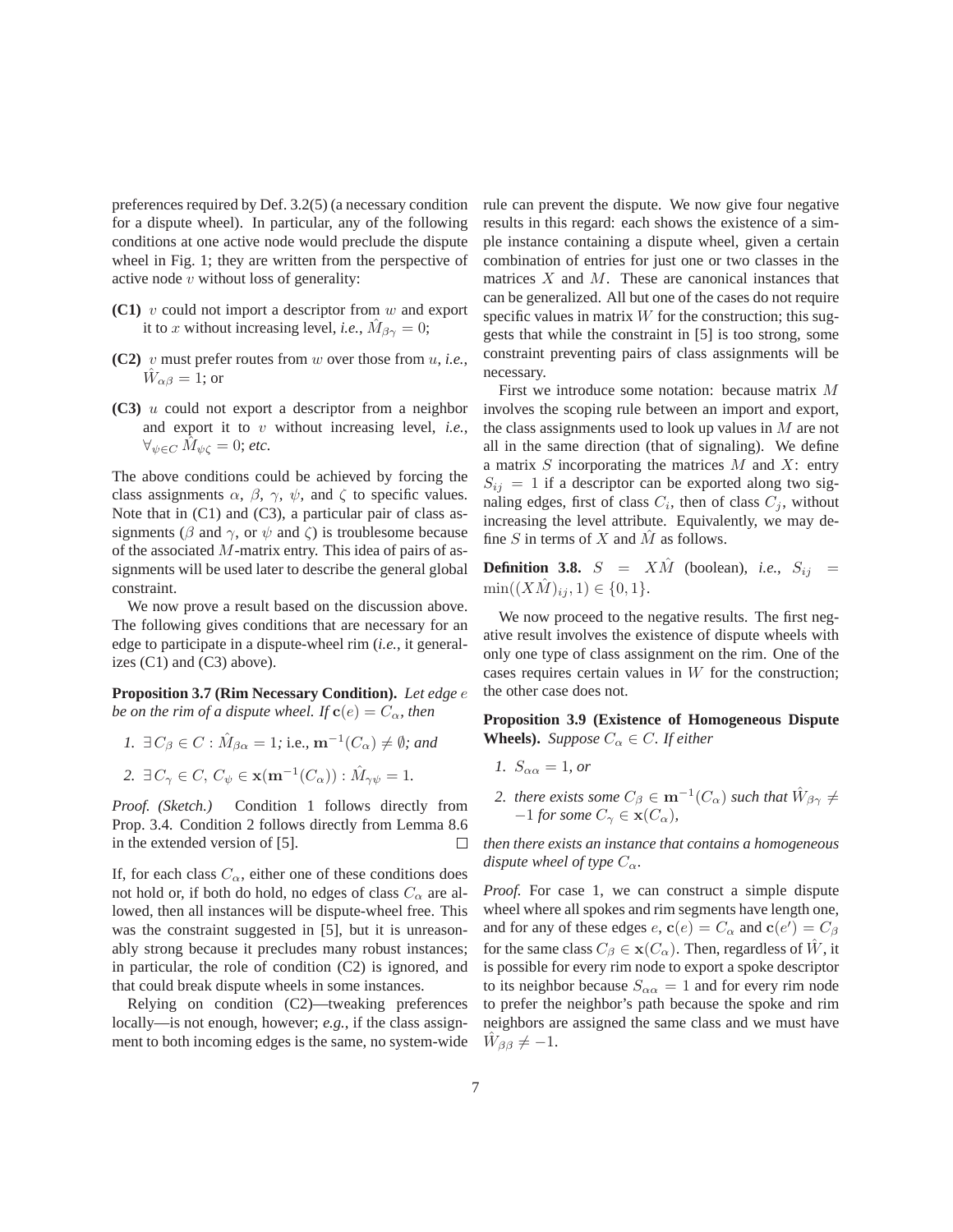For case 2, we can construct a similar dispute wheel, but while  $\mathbf{c}(e_R) = C_\alpha$  for rim edges  $e_R$ , we have that  $\mathbf{c}(e'_Q) = C_\beta$  for the reverse spoke edges  $e'_Q$ . Let  $\mathbf{c}(e'_R) =$  $C_{\gamma}$  for  $\gamma$  as defined in the proposition statement. Then, regardless of  $\hat{W}$ , it is possible for every rim node to export a spoke descriptor to its neighbor because  $C_\beta \in \mathbf{m}^{-1}(C_\alpha)$ and for every rim node to prefer the neighbor's path because  $\hat{W}_{\beta\gamma} \neq -1$ . Ш

**Example 3.10 (Homogeneous Dispute Wheels in HBGP).** For the system in Ex. 2.2, we have

$$
S = \left[ \begin{array}{rrr} 1 & 0 & 0 \\ 1 & 0 & 0 \\ 1 & 1 & 1 \end{array} \right],
$$

so homogeneous dispute wheels of type customer or provider are possible. Thus, as shown in [3, 5, 6], instances without customer-provider cycles are robust.

The next three results show how to construct dispute wheels with two types of class assignments on the rim, regardless of W. None of these results require particular values in  $W$  for the existence of the dispute wheels.

**Proposition 3.11 (Simple Heterogeneous Dispute Wheel).** *If there exist*  $C_{\alpha}, C_{\beta} \in C$  *such that*  $S_{\alpha\beta} =$  $S_{\beta\alpha} = 1$ , then there exists an instance containing a het*erogeneous dispute wheel of types*  $C_{\alpha}$ ,  $C_{\beta}$ .

*Proof.* We can create a dispute wheel with origin  $v_0$  and two rim nodes  $v_1, v_2$ . Let  $C^{v_0}(v_1) = C_\alpha$ ,  $C^{v_0}(v_2) = C_\beta$ ,  $C^{v_1}(v_2) = C_\beta$ , and  $C^{v_2}(v_1) = C_\alpha$ . Then it is possible for  $v_1$  to assign the same class in  $\mathbf{x}(C_\alpha)$  to  $v_0$  and  $v_2$  and prefer the rim path over the spoke path; similarly for  $v_2$ with  $\mathbf{x}(C_{\beta})$ . The export from spoke to rim is possible precisely because  $S_{\alpha\beta} = S_{\beta\alpha} = 1$ , and no setting in  $\hat{W}$ can break this dispute wheel. □

**Proposition 3.12 (Non-permutation Heterogeneity).** *Suppose* X *is not a permutation matrix. If there exist*  $C_{\alpha}, C_{\beta} \in C$  *such that*  $S_{\alpha\alpha} = 1$ ,  $S_{\beta\beta} = 1$ *, and*  $\mathbf{x}(C_{\alpha}) \cap \mathbf{x}(C_{\beta}) \neq \emptyset$ , then there exists an instance con*taining a heterogeneous dispute wheel of types*  $C_{\alpha}$ ,  $C_{\beta}$ .

*Proof.* We can create a dispute wheel with origin  $v_0$  and two rim nodes  $v_1, v_2$ . Let  $C^{v_0}(v_1) = C_\alpha$ ,  $C^{v_0}(v_2) =$  $C_{\beta}$ ,  $C^{v_1}(v_2) = C_{\alpha}$ , and  $C^{v_2}(v_1) = C_{\beta}$ . Then because  $\mathbf{x}(C_{\alpha}) \cap \mathbf{x}(C_{\beta}) \neq \emptyset$ , it is possible for  $v_1$  and  $v_2$  to assign the same class  $C_{\gamma} \in \mathbf{x}(C_{\alpha}) \cap \mathbf{x}(C_{\beta})$  to  $v_0$  and the rim neighbor. Because  $\hat{W}_{\gamma\gamma} \neq -1$ , both can prefer the rim path over the spoke path. The export from spoke to rim is possible precisely because  $S_{\alpha\alpha} = S_{\beta\beta} = 1$ , and no setting in  $\hat{W}$  can break this dispute wheel.  $\Box$ 

**Proposition 3.13 (Reverse Heterogeneity).** *If there exist*  $C_{\alpha}, C_{\beta} \in C$  *such that*  $\exists C_{\gamma} \in \mathbf{x}(C_{\alpha})$  *with*  $\hat{M}_{\beta\gamma} = 1$  *and*  $\exists C_{\psi} \in \mathbf{x}(C_{\beta})$  with  $M_{\alpha\psi} = 1$ , then there exists an in*stance containing a heterogeneous dispute wheel of types*  $C_{\gamma}, C_{\psi}.$ 

*Proof.* We can create a dispute wheel with origin  $v_0$  and two rim nodes  $v_1, v_2$ . Let  $C^{v_1}(v_0) = C_\alpha$ ,  $C^{v_2}(v_0) = C_\beta$ ,  $C^{v_1}(v_2) = C_\alpha$ , and  $C^{v_2}(v_1) = C_\beta$ . These assignments are in the *reverse direction* of export along the wheel. But, given the statement of the proposition, we can set  $C^{v_0}(v_1) = C_\gamma$ ,  $C^{v_0}(v_2) = C_\psi$ ,  $C^{v_2}(v_1) = C_\gamma$ , and  $C^{v_1}(v_2) = C_{\psi}$  and obtain a heterogeneous dispute wheel of types  $C_{\gamma}, C_{\psi}$  similar to the dispute wheel constructed in the proof of Prop. 3.11.  $\Box$ 

The constructions in the above proofs can be extended to larger dispute wheels, possibly involving more class types, as long as the  $X<sub>z</sub>$ ,  $M<sub>z</sub>$ , and, in some cases,  $W<sub>z</sub>$ matrix entries permit. We now construct a predicate  $\mathbb P$  on classes which generalizes conditions (C1)–(C3).  $\mathbb{P}(C_i, C_j)$  will be true exactly when nodes u, v, and w may be part of a dispute wheel in which  $v$  is a rim node, v imports from u and exports to w, and  $C<sup>v</sup>(u) = C<sub>i</sub>$  and  $C^v(w) = C_j$ . Note that from the proofs above, we see that just two permitted rim nodes are necessary for some instance to contain a dispute wheel.

**Definition 3.14 (Dispute Predicate).** Let P be a predicate on two classes

$$
\mathbb{P}(C_{\alpha}, C_{\beta}) \iff \left( (M_{\alpha\beta} = 1) \vee \left( \exists C_{\gamma} \in \mathbf{m}^{-1}(C_{\beta}) : \hat{W}_{\gamma\alpha} \neq -1 \right) \right).
$$

The claim that  $\mathbb P$  is the condition we want is supported by the following theorem. It states that a cycle where P holds pairwise along the edges could be a dispute wheel; and, if all cycles where  $\mathbb P$  holds pairwise along the edges are prevented, no dispute wheel can exist.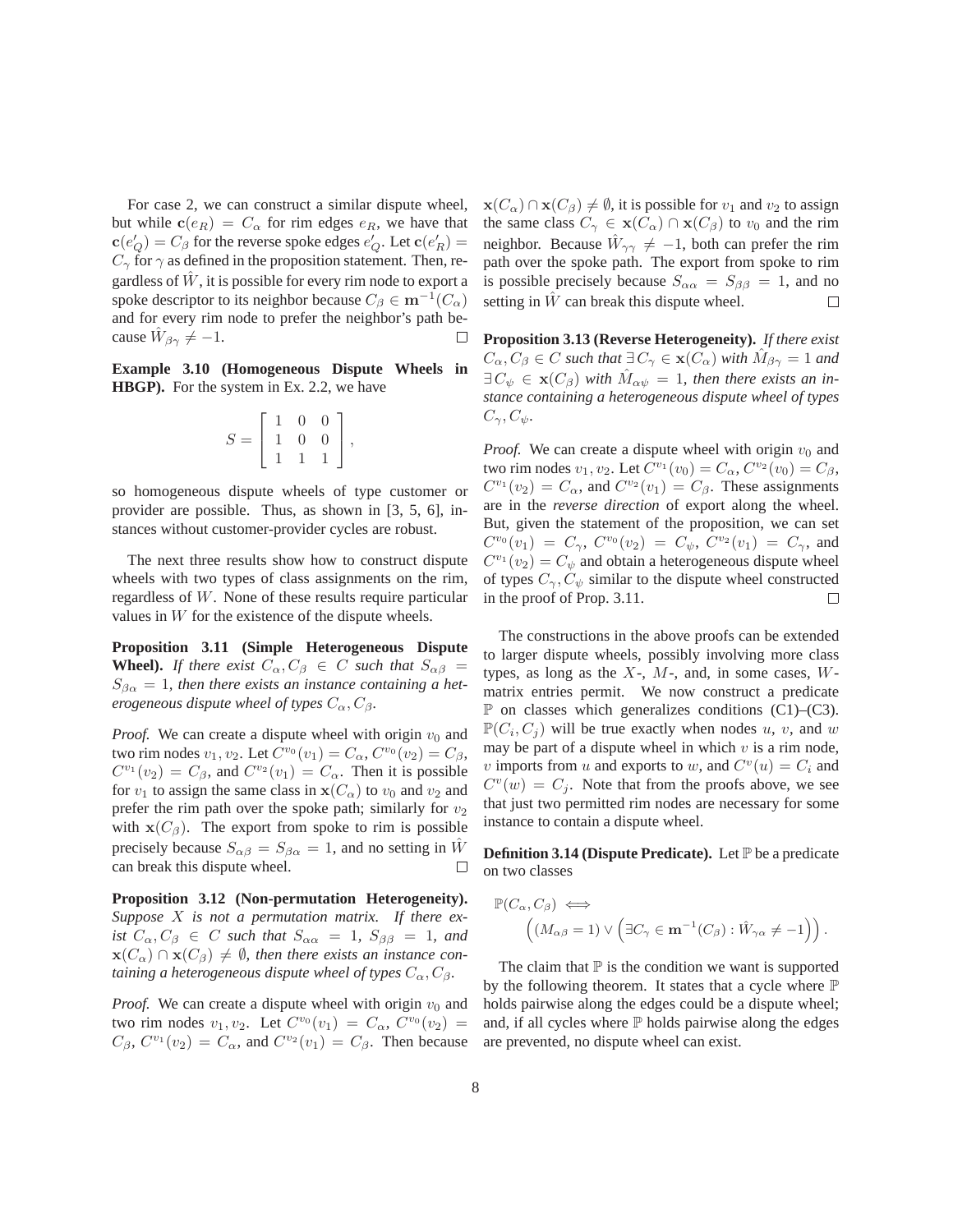**Theorem 3.15 (Exact Condition for Dispute Wheel Creation).** *For*  $1 \le i \le n$ , *let*  $k_i, k'_i \in \{1, ..., c\}$  *so that*  $C_{k_i}, C_{k_i'} \in C$ ; let  $k_{n+1} = k_1$ . There exists an instance *containing a dispute wheel with rim cycle*  $e_1, e_2, \ldots, e_n$ , *where*  $e_n$  *is adjacent to*  $e_1$ ,  $\mathbf{c}(e_i) = C_{k_i}$ , and  $\mathbf{c}(e'_i) = C_{k'_i}$ , *iff*  $\forall$ <sub>1≤*i*≤*n*</sub>,  $\mathbb{P}(C_{k'_{i}}, C_{k_{i+1}})$  *is true.* 

*Proof.* We first prove the forward "only-if" direction. Assume there exists an instance containing such a dispute wheel. Let  $v_i$  be the node incident to edges  $e_i$  and  $e_{i+1}$ ; its class assignments for the neighbor incident to  $e_i$  and  $e_{i+1}$  are then  $\mathbf{c}(e'_i) = C_{k'_i}$  and  $\mathbf{c}(e_{i+1}) = C_{k_{i+1}}$ , respectively. Every rim node  $v_i$  is either active (one with a direct spoke path) or inactive (within a rim segment). If it is inactive, then some path descriptor imported along  $e_i$  must be exported along  $e_{i+1}$  without an increase in level (by Prop. 3.4); thus,  $M_{k'_i k_{i+1}} = 1$ , which implies  $\mathbb{P}(C_{k'_i}, C_{k_{i+1}})$ . If it is active, then the imported spoke path is exported along  $e_{i+1}$  without increasing level (by Prop. 3.4); thus, it must assign the neighboring spoke node w a class  $C^{v_i}(w) = C_\gamma$  such that

$$
M_{\gamma k_{i+1}} = 1. \tag{1}
$$

Furthermore, the descriptor imported along  $e_i$  must be preferred more than the spoke path; thus, it must be that

$$
\hat{W}_{\gamma k_{i'}} \neq -1 \tag{2}
$$

so that the rim preference is allowed. (1) and (2) together imply  $\mathbb{P}(C_{k'_i}, C_{k_{i+1}})$ . By considering every node  $v_i$  in this way, we see that  $\mathbb{P}(C_{k'_i}, C_{k_{i+1}})$  must hold for all  $i$ .

In the other direction, we construct the specified dispute wheel if  $\mathbb{P}(C_{k'_i}, C_{k_{i+1}})$  holds for all i. Build a cycle of edges  $e_1, e_2, \ldots, e_n$ , with  $e_n$  adjacent to  $e_1$ , and assign  $\mathbf{c}(e_i) = C_{k_i}, \mathbf{c}(e'_i) = C_{k'_i}$ . Assume there is a destination node d. As  $\mathbb{P}(C_{k'_i}, C_{k_{i+1}})$  holds, either  $M_{k'_i k_{i+1}} = 1$  or

$$
\exists C_{\gamma} \in \mathbf{m}^{-1}(C_{k_{i+1}}): \hat{W}_{\gamma k'_{i}} \neq -1. \tag{3}
$$

First assume that  $M_{k'_{i}k_{i+1}} = 1$ ; in this case, the node between  $e_i$  and  $e_{i+1}$  can be left an inactive node. If (3) is true, then the node  $v_i$  between  $e_i$  and  $e_{i+1}$  can be made an active node; in this case, connect the destination node d to  $v_i$  and let  $C^{v_i}(d) = C_\gamma$  such that  $C_\gamma$  satisfies (3). Then let node  $v_i$  prefer the route imported from the rim along  $e_i$  over the route from the spoke along  $(d, v_i)$ . This

is permitted because  $\hat{W}_{\gamma k'_i} \neq -1$  by (3). We note that we can choose at least two nodes  $v_i$  to be active nodes the minimum required for a dispute wheel—because even if  $M_{k_i' k_{i+1}} = 1$ , then we can set  $v_i$  to be an active node connected to d with  $\mathbf{c}(v_i, d) = \mathbf{c}(e'_i)$ . If both descriptors imported at  $v_i$  are from neighbors of the same class, then the rim path can be preferred over the spoke path, which is enough to cause the dispute. Therefore, this cycle of edges  $e_1, e_2, \ldots, e_n$  with destination d and class assignments set as indicated forms a dispute wheel that is permitted by the class description.  $\Box$ 

Thm. 3.15 identifies our robustness constraint exactly: to prevent dispute wheels in any network, we must check against all cycles where  $P$  holds on all pairs of edges in the cycle; if these cycles are permitted, they are *potential dispute wheels*. Formally, we have the following.

**Constraint 3.16 (Class-Based Robustness).** For all cycles of signaling edges  $e_1, e_2, \ldots, e_n$ , there exists some  $i, 1 \leq i \leq n$  such that  $\mathbb{P}(\mathbf{c}(e'_i), \mathbf{c}(e_{i+1}))$  does not hold (assume that  $e_{n+1} = e_1$ ).

By Thm. 3.3, instances obeying this constraint are robust. Because the presence of a dispute wheel does not preclude solvability, we cannot say that this constraint is tight.

**Algorithm 3.17 (Generation of Robustness Constraint).** Given a class description, we can find the "troublesome" pairs of assignments satisfying  $\mathbb P$  in  $O(c^3)$  time, where  $c$  is the number of classes, using the following naïve procedure:

- 1. For all  $1 \le i, j \le c$ , examine  $\hat{W}_{ij}$ . If  $\hat{W}_{ij} \ne -1$ , create a list  $T'$  of classes in  $m(C_i)$ . Add the pair  $(j, t)$  for all  $t \in T'$  to the list T.
- 2. For all  $1 \leq i, j \leq c$ , examine  $M_{ij}$ . If  $M_{ij} = 1$  then add the pair  $(i, j)$  to  $T$ .

Note that for any pair  $(t_1, t_2) \in T$ ,  $\mathbb{P}(C_{t_1}, C_{t_2})$  holds.

# **4 Centralized Dispute-Wheel Prevention**

Although we can now identify the constraint for a given class description, we have not yet mentioned how to en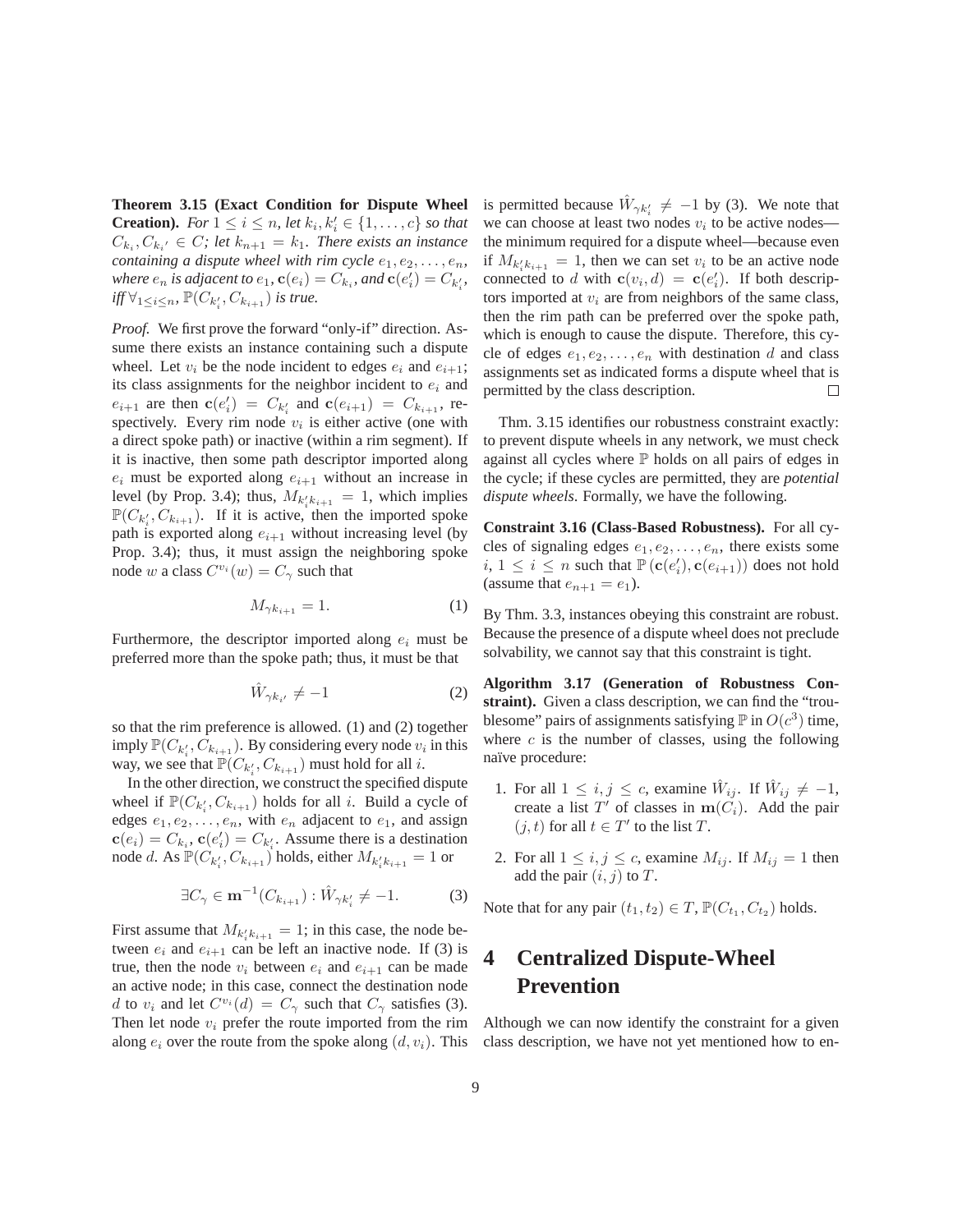force this condition. In this section, we describe a centralized algorithm that operates on an instance graph and detects violations of Constraint 3.16.

#### **4.1 Cycle-Detection Algorithm**

Given an instance with undirected network  $G = (V, E)$ and nodes' class assignments, we want to identify all cycles in which  $P$  holds on all consecutive pairs of edges around the cycle. We do this as follows.

#### **Algorithm 4.1 (Centralized Cycle Detection).**

- 1. Construct a digraph  $G_S = (V, E_S)$  using the same vertices as in the network G. For every edge in  $\{u, v\} \in E$ ,  $E_S$  contains the directed edges  $(u, v)$ and  $(v, u)$ .
- 2. Construct a new digraph  $G_L = (V_L, E_L)$  from  $G_S$ as follows. Let  $V_L = E_S$ .  $E_L$  contains an edge from  $(u, v)$  to  $(w, x)$  iff  $v = w$  and  $\mathbb{P}(\mathbf{c}(v, u), \mathbf{c}(v, x))$ holds.
- 3. Do a directed depth-first search of  $G_L$ . Any directed cycles found correspond to potential dispute wheels.

**Proposition 4.2 (Correctness).** Any cycle in  $G_L$  found *by Alg. 4.1 corresponds to a potential dispute wheel in the original network and every dispute wheel in the network produces a directed cycle in*  $G_L$ .

*Proof.* Let  $e_0, e_1, \ldots, e_k$  be a directed cycle in  $G_L$ , with  $e_i = ((u_i, v_i), (u_{i+1}, v_{i+1}))$  for  $u_i, v_i \in V$  and  $v_i = u_{i+1}$ for  $0 \le i \le k$  (subscripts modulo  $k + 1$ ). By construction of  $G_L$ ,  $\mathbb{P}(\mathbf{c}(v_i, u_i), \mathbf{c}(v_i, v_{i+1}))$  holds for every *i*, so the cycle  $\{u_0, v_0\}, \{u_1, v_1\}, \ldots, \{u_k, v_k\}$  violates Constraint 3.16 (*i.e.*, it is a potential dispute wheel).

By Prop. 3.4, the rim  $\{v_0, v_1\}, \{v_1, v_2\}, \ldots, \{v_k, v_0\}$ of a dispute wheel in G is such that  $\mathbb{P}(\mathbf{c}(v_i, v_{i-1}), \mathbf{c}(v_i, v_{i+1}))$  holds for all *i*. Thus  $E_L$ contains  $((v_{i-1}, v_i), (v_i, v_{i+1}))$  for every *i*, producing a directed cycle in  $G_r$ . directed cycle in  $G_L$ .

**Proposition 4.3 (Running Time).** *Alg. 4.1 has running time*  $O(\Delta|E|)$  *on a network*  $G = (V, E)$  *with maximum vertex degree* ∆*.*

*Proof.* Construction of  $G_S$  takes  $O(|V| + |E|)$  time, construction of  $G_L$  takes  $O(|V_L| + |E_L|) = O(|E| + \Delta |E|)$ time, and cycle checking  $G_L$  by depth-first search takes  $O(|V_L| + |E_L|) = O(|E| + \Delta |E|)$  time. Therefore, the total running time is  $O(\Delta|E|)$ .  $\Box$ 

#### **4.2 Checking Next-Hop Preferences**

Suppose we have a network running a path-vector protocol for which each node v specifies a partial order  $\leq$ on neighbors such that for two neighbors  $u$  and  $w$ , if  $u \triangleleft w$ , then routes imported from u must be ranked lower (*i.e.*, more preferred) than routes imported from w, and if  $u = w$ , then no relative preference is forced between routes imported from  $u$  and  $w$ . Furthermore, we allow nodes to describe scoping rules for these neighbors (under what conditions, if any, routes can be exported). These policies are called *next-hop preferences*, because the relative preference and scoping rules for routes are determined by the next hop along the path, *i.e.*, the neighbor from which the path descriptor is imported.

Given a network and next-hop preferences, we can construct a class-based system consistent with the nodes' relative preference and scoping rules. Define a class description in which there is a class for every directed signaling edge in the network, and assign every neighbor the class corresponding to the edge between the node and that neighbor. Then set the entries of  $W$  to be consistent with the partial order for next-hop preferences, and set the entries of M to be consistent with the scoping rules. Most of the entries of W and M are irrelevant because not all edges in the graph are adjacent, so comparisons will never have to be made between all possible pairs of classes. Essentially, each node's next-hop preferences define submatrices of W and M.

By creating this consistent class-based system, we can use the robustness checks developed in this paper to see whether this network with its next-hop preferences has any potential dispute wheels. Because there is a class for every directed edge in the signaling graph, there will be  $c = 2|E|$  classes, and generation of the constraint pairs satisfying  $\mathbb P$  using Alg. 3.17 will take  $O(c^3) = O(|E|^3)$ time. However, not all pairs of classes correspond to adjacent edges; assuming that  $\Delta$  is the maximum degree of any vertex in the graph, each node in V gives less than  $\Delta^2$ pairs of directed signaling edges. For each pair we must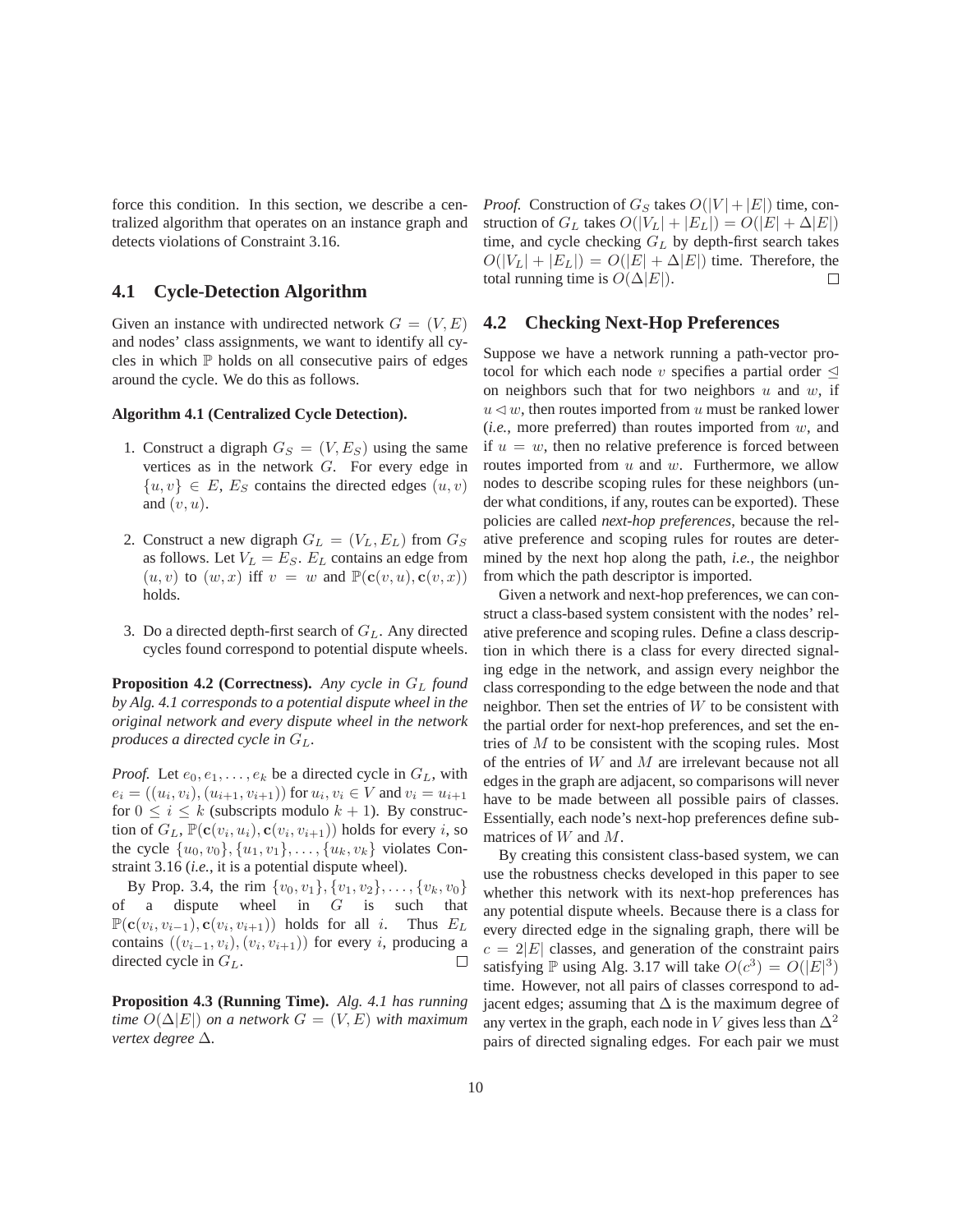check one entry in M and at most  $\Delta$  in W, so  $\mathbb P$  may actually be generated in  $O(\Delta^3|V|)$  time. Running the centralized cycle-check (Alg. 4.1) takes  $O(\Delta|E|)$  time. The total time is thus  $O(\Delta^3|V| + \Delta|E|)$ , but because  $|E| = O(\Delta |V|)$ , the running time is simply  $O(\Delta^3 |V|)$ .

Below we give the full algorithm that executes the constraint-generating and centralized constraint-checking procedures with the running time discussed above for a network  $G = (V, E)$  with next-hop preferences (relative preference and scoping rules at each node for all neighbors of that node).

#### **Algorithm 4.4 (Check for Next-Hop Preferences).**

- 1. Construct a set  $T \subset V^3$ . For every node  $v \in G$ , repeat the following for each neighbor  $x$  of  $v$ : For all neighbors  $u \neq x$  of v, if a descriptor at v imported from  $u$  can be exported to  $x$  (without level increase), then:
	- (a) add the triple  $(v, u, x)$  to the set T; and
	- (b) for all neighbors w such that  $w \leq u$ , add the triple  $(v, w, x)$  to the set  $T$ .

After iterating through all nodes  $v$  and pairs of neighbors x and u, note that elements of the set  $T$  correspond to pairs of class assignments satisfying the predicate  $\mathbb P$  in the next-hop-preferences sense.

2. Construct a new directed graph  $G_L = (V_L, E_L)$ . The vertex set

$$
V_L = \{(u, v) \text{ and } (v, u) \mid \{u, v\} \in E\};
$$

*i.e.*, there is one vertex for every directed signaling edge. The edge set

$$
E_L = \{((u, v), (v, x)) \mid (v, u, x) \in T\};
$$

*i.e.*, there is a directed edge from  $(u, v)$  to  $(v, w)$ iff these two signaling edges can be adjacent on a dispute-wheel rim.

3. Cycle-check  $G_L$  using directed depth-first search. Any directed cycles found correspond to potential dispute wheels.

**Proposition 4.5 (Correctness of Next-Hop-Preferences Check).** *Any cycle in* G<sup>L</sup> *found by Alg. 4.4 corresponds to a potential dispute wheel in the original network and every dispute wheel in the network produces a directed cycle in*  $G_L$ .

*Proof.* The graph  $G_L$  checked for cycles in Alg. 4.4 is similar to the graph  $G_L$  checked for cycles in Alg. 4.1; the difference is that the edges are based on next-hoppreference conditions instead of a predefined  $W$  and  $M$ . Therefore, this result follows from Prop. 4.2 if we show that  $(v, u, x) \in T$  iff  $\mathbb{P}(\mathbf{c}(v, u), \mathbf{c}(v, x))$  would hold for the  $\hat{W}$  and  $\hat{M}$  created from the next-hop preferences.

However, this is simple to derive from the construction of T in step 1 of Alg. 4.4:  $(v, u, x) \in T$  iff (1) either an import over  $(u, v)$  can be exported over  $(v, x)$  without level increase, thus  $\tilde{M}_{c(v,u) c(v,x)} = 1;$ or (2) there exists some neighbor y of v such that  $u \leq y$ and a descriptor learned from  $y$  can be exported to  $x$ without a level increase; thus  $\exists y \in \mathbf{m}^{-1}(\mathbf{c}(v, x))$ :  $\hat{W}_{c(v,u)}$   $c(v,u) \neq -1$ . These conditions are exactly equivalent to  $\mathbb{P}(\mathbf{c}(v, u), \mathbf{c}(v, x)).$  $\Box$ 

#### **4.3 Algorithms in Previous Work**

Sobrinho [12] presents an algebraic formalism for pathvector routing that is shown in [9] to be essentially equivalent to PVPSes. Sec. 6.3 in [12] gives a check for protocol convergence on a network given the abstract design specification of the protocol—much like our centralized algorithm given the constraint generated from the class description. Translated to the class-based framework, the class-aware constraint-generating algorithm and convergence-checking algorithm from [12] take time  $O(c^3)$  and  $O(c \cdot (|V| + |E|))$ , where c is the number of classes, assuming that matrix  $W$  is consistent with a linear order on C. The performance of this algorithm compared to Alg. 4.1 will depend on how the number of classes  $c$  compares to the vertex degrees in a network and how sparse the network is. Also note that the algorithm from the algebra framework might give some false positives: it identifies some cycles as troublesome that are not actually potential dispute wheels (*i.e.*, the constraint checked is stronger than necessary and stronger than Constraint 3.16). We discuss this difference below and show how to implement this stronger, but sometimes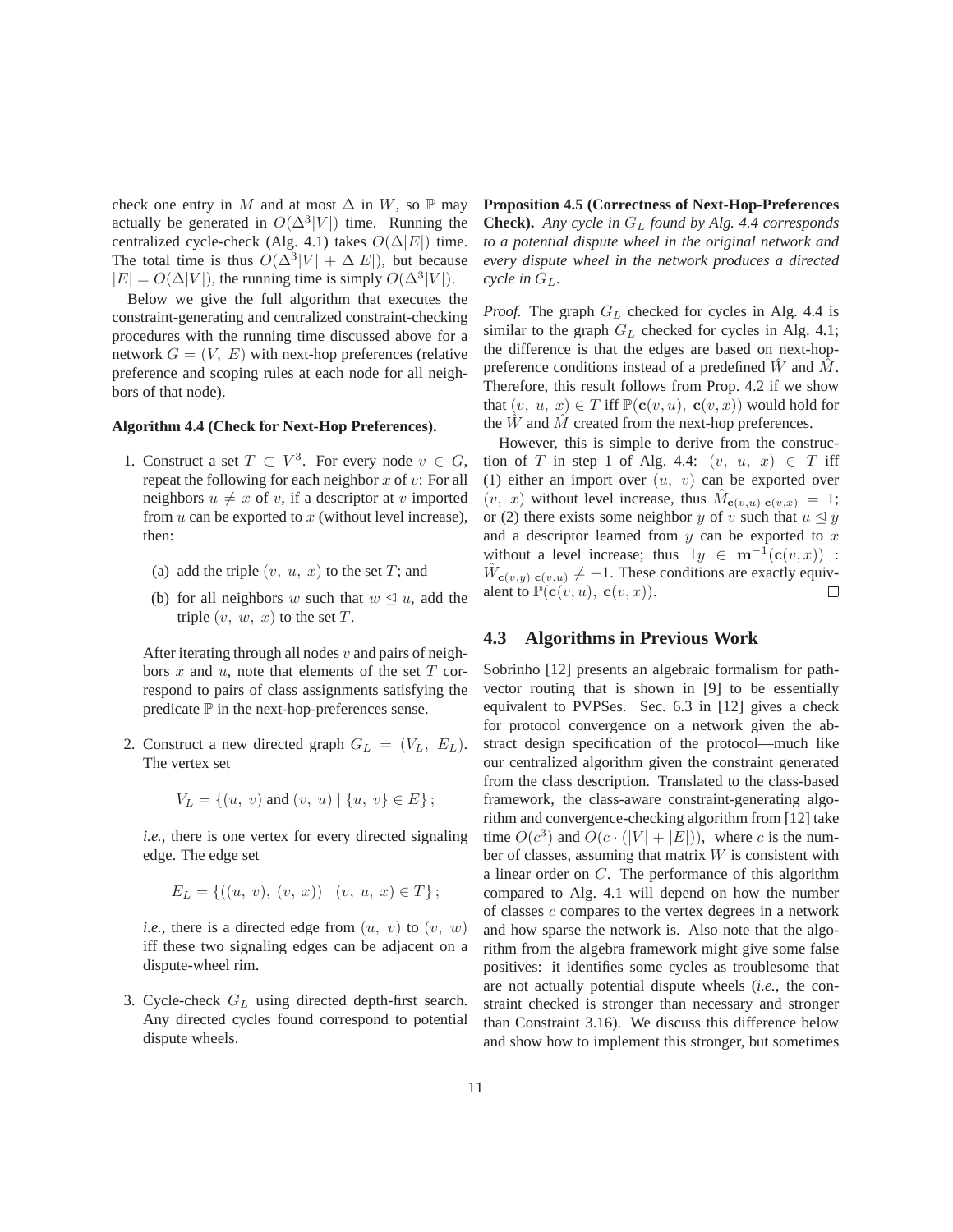faster, convergence check in our framework.

In the algebra framework, routing policy is captured by the assignment of a *label* to each edge in the signaling graph. Changes to the attributes of a path descriptor when it is shared between neighboring nodes are modeled by an operation that depends on (1) the label on the signaling edge between the neighbors, and (2) the *signature* of the path before it is shared—this corresponds to the original path descriptor; the result is a new signature, or path descriptor, that can be ranked at the importing node. Because the algebra framework does not separately model import and export transformations, the label assigned to the edge must capture the policy decisions made at both import and export. In the class-based framework, policy decisions depend on class assignments between neighbors. Therefore, when using the algebra framework to model a class-based system, the labels on signaling edges must capture the class assignment in both directions both nodes' view of the other node—in order to capture the relative-preference and scoping rules that eventually affect the rank or availability of path descriptors. Thus, if c is the number of classes, there are  $c^2$  possible labels.

The robustness algorithm in [12] first generates a set of labels with which to check cycles (this corresponds to the generation of our constraint involving pairs of classes): it identifies sets of labels  $L_w$  that come from pairs of labels satisfying an equivalent notion of P. (The variable  $w$  indexes these sets, ordering them based on the relativepreference order of the labels falling into the sets.) The algorithm then uses these sets to check the *freeness* constraint: it checks the graph for cycles formed by edges whose labels all belong to one of these sets  $L_w$  (for some value w). Because the sets  $L_w$  are missing information that could be used to detect that some cycles would not actually be dispute wheels, some instances are flagged as problematic even though they are robust.

The following scenario causes the algorithm to produce a false positive. We will refer to labels with a pair of classes indicating the class assignments in both directions along a signaling edge. Suppose that  $(C_{\alpha}, C_{\alpha'})$  and  $(C_\beta, C_{\beta'})$  is the only pair of labels involving  $(C_\beta, C_{\beta'})$ that satisfies the equivalent notion of  $P$  (*i.e.*, this pair of edge types could be on a dispute-wheel rim). The algorithm in [12] will add  $(C_\beta, C_{\beta'})$  to the appropriate set  $L_w$ . Suppose that the label  $(C_\gamma, C_{\gamma'})$  also belongs to  $L_w$ because it, too, is part of a pair of labels satisfying the equivalent notion of P. The algorithm would then remove all cycles in which all edge labels belong to  $L_w$ . Consider such a cycle with two adjacent edges labeled  $(C_{\gamma}, C_{\gamma'})$ and  $(C_\beta, C_{\beta'})$ . It may be the case that  $X_{\gamma\alpha'} \neq 1$ , *i.e.*, these edges could not actually participate in a dispute because doing so would violate class-consistency. The storage of labels in  $L_w$  basically throws away one half of the pair satisfying P, in this case, the label  $(C_{\alpha}, C_{\alpha'})$ . As a result, cycles that could not have class consistency on the overlapping edges and be dispute cycles at the same time are still flagged.

**Algorithm 4.6 (Algebraic Robustness Check, adapted from [12]).** Steps 1–3 generate the algebraic robustness constraint, the sets  $L_w$ ; steps 4–5 check that constraint.

- 1. By assumption,  $W$  is consistent with a linear order  $\lt_C$  on the classes C. To each class  $C_i$  assign a value  $w(C_i) \in \{1, \ldots, c\}$  such that  $w(C_i) < w(C_j)$  if  $C_i <_C C_j$ . Let  $w^* = \max_i w(C_i)$ ; thus  $w^* = O(c)$ .
- 2. Use Alg. 3.17 to generate pairs of classes on which P holds. This takes  $O(c^3)$  time.
- 3. For each  $w, 1 \leq w \leq w^*$ , construct the set of labels

$$
L_w = \{ (C_{\beta}, C_{\beta'}) \in C \times C \mid \exists C_{\alpha} \in C : \mathbb{P}(C_{\alpha}, C_{\beta}) \wedge X_{\beta\beta'} = 1 \wedge w(C_{\beta'}) = w \}.
$$

This takes  $O(c^3)$  time because the sets can be built by examining the  $O(c^2)$  pairs  $(C_\alpha, C_\beta)$  satisfying  $\mathbb P$ and, for each, examining the  $O(c)$  classes  $C_{\beta'}$  so that if  $X_{\beta\beta'} = 1$ ,  $(C_{\beta}, C_{\beta'})$  is added to the set  $L_{w(C_{\beta'})}$ .

- 4. Given the network  $G = (V, E)$ , construct the graph  $G_S = (V, E_S)$  as in Alg. 4.1. Then for each w,  $1 \leq w \leq w^*$ , construct the graph  $G_S[w]=(V, E_w)$ where  $e \in E_w$  iff  $\mathbf{c}(e) = C_\beta$ ,  $\mathbf{c}(e') = C_{\beta'}$  such that  $(C_{\beta}, C_{\beta'}) \in L_w$ . This takes  $O(c|E|)$  time, total.
- 5. Cycle-check each  $G_S[w]$ ; any cycle is a potential dispute wheel. This takes  $O(c \cdot (|V| + |E|))$  time by depth-first search.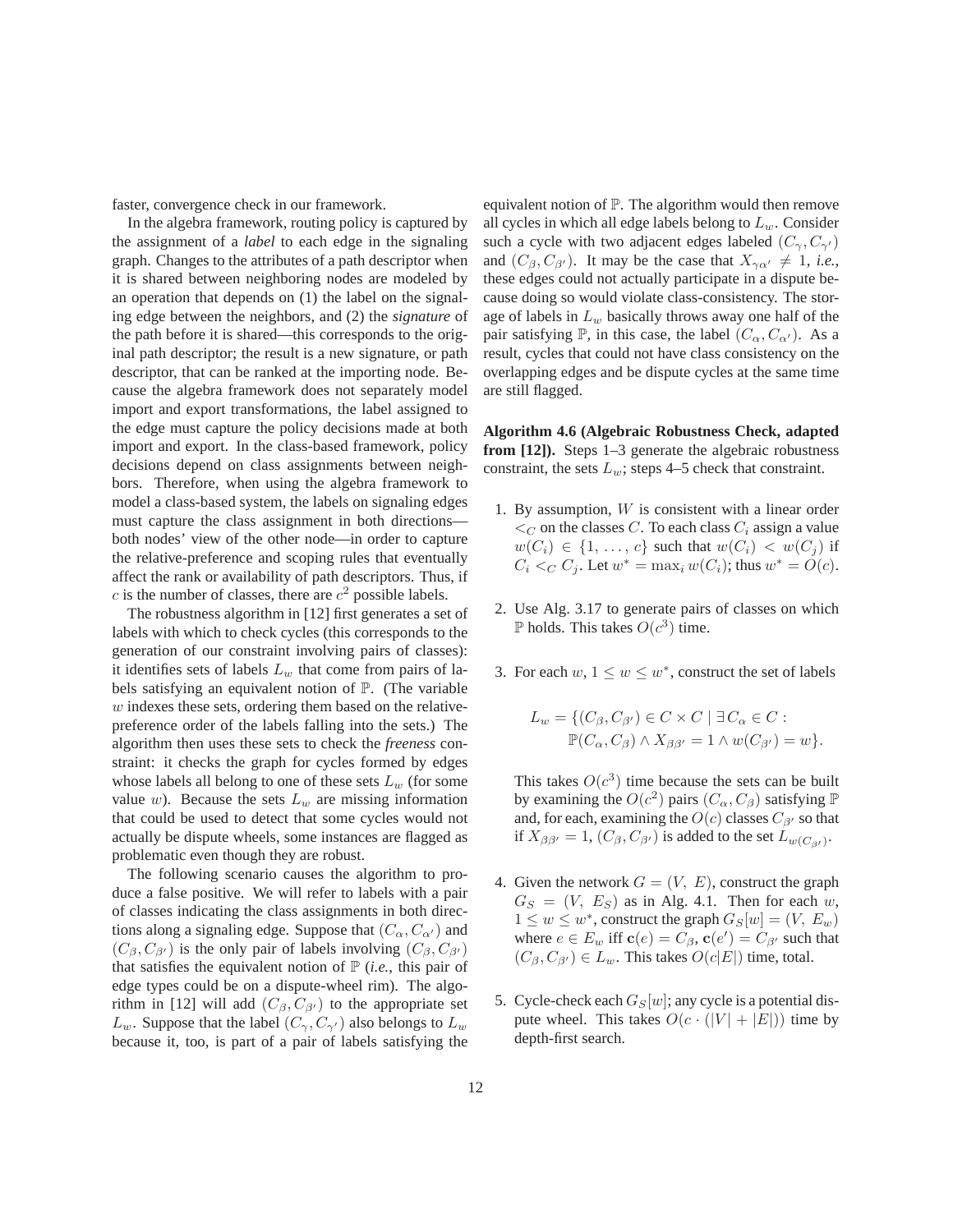# **5 Distributed Dispute-Wheel Prevention**

Although the Internet graph and node relationships do not change haphazardly, a centralized algorithm running on a snapshot of the Internet graph is still somewhat infeasible: A central source would need to collect information about the network topology as well as, in a potentially harder and/or privacy-invading task, information about node relationships throughout the network. In this section, we first present a distributed algorithm for detecting potential dispute wheels and then contrast this algorithm with one given in earlier work.

### **5.1 Distributed Cycle-Check**

Our distributed algorithm (Alg. 5.1) detects potential dispute wheels that include a specified edge on their rim. The algorithm is administered by the two nodes connected by the edge in question; it sends at most three messages across each edge in the graph and does not require that the graph, minus the edge in question, is dispute-wheel-free. Furthermore, the algorithm reveals little about the relationships between nodes in the graph—a node *may* learn possibilities for its neighbors' relationships with other nodes, but nothing about other relationships in the graph.

If the algorithm detects the edge as problematic, either the edge can be removed from the signaling graph (*i.e.*, the edge is not used to advertise routes) or some tweaks to local policy can be applied to prevent a dispute wheel. These tweaks are included in Alg. 5.1 and allow the edge to exist as-is for the purpose of signaling routes that would never cause a dispute. This algorithm could be run, *e.g.*, by two nodes before adding a signaling link to the Internet graph to see what policy tweaks must be enforced to prevent route oscillations.

In summary, node  $u$  starts the algorithm by sending out a forward token  $[N, F]$  to v. N is a nonce, which prevents interference between parallel executions of the algorithm, and  $F$  indicates that this is a (forward) token. Any node  $w$ along the way, including  $v$ , that receives this token from some node  $x$  passes a copy of the token along to a neighbor y if  $\mathbb{P}(\mathbf{c}(w, x), \mathbf{c}(w, y))$  holds and w has not already forwarded the token to  $y$ . In this way, the token traverses all pairs of edges that could be part of a potential dispute wheel. If a cycle of edges is traversed, *i.e.*, u receives its starting token  $[N, F]$  and would forward it to v, then u knows that the edge  $(u, v)$  participates in a potential dispute-wheel rim. Token-traversal paths end when there are no neighbors  $y$  that should be forwarded the token; in that case, a receipt, or "backwards" message,  $[N, B]$  is sent to the neighbor from whom the token was received. If a node w receives receipts from all neighbors to whom it forwarded the token, w then sends a receipt to the neighbor from whom it received the token. Note that only one forward token needs to be sent along any edge; any duplicate tokens sent along an edge will take the same route as the original token, and this has no effect on cycle detection from  $u$ 's perspective. We thus know that all tokentraversal paths will terminate—in the worst case, after the token has traversed every edge once. The algorithm essentially ends when  $u$  receives a receipt from  $v$ , indicating that all token traversals have ended. Node  $u$  then sends out an all-clear message  $[N, C]$ , which gets forwarded along the token-traversal paths, so that other nodes can delete any data structures used for that instance of the algorithm. Once the algorithm has ended, if  $u$  detected a problem, then u can either refuse to signal along  $(u, v)$  or tweak policies so that a dispute wheel could never form along the cycle.

**Algorithm 5.1 (Distributed Edge Check).** A node u should start the following procedure to check the signaling edge  $(u, v)$ ; when checking the network edge  $\{u, v\}$ ,  $v$  should separately check the signaling edge  $(v, u)$  in the opposite direction. Assume that nodes have a list  $L_Q$  for storing nonces from different, parallel executions of this algorithm. Let the in-neighbors of v be denoted in (v) and the out-neighbors be denoted out $(v)$ .

For node u:

- 1. Choose and store a nonce N. Create an empty list of nodes  $L_B$ .
- 2. If  $\exists w \in \text{in}(u)$  such that  $\mathbb{P}(\mathbf{c}(u, w), \mathbf{c}(u, v))$  holds, then u sends the message  $[N, F]$  to v along  $(u, v)$ .
- 3. Whenever u receives  $[N, F]$  from  $w \in \text{in}(u)$ , send the message  $[N, B]$  to w. If  $\mathbb{P}(\mathbf{c}(u, w), \mathbf{c}(u, v))$ holds, then add the node w to the list  $L_B$ .
- 4. When u receives the message  $[N, B]$  from v, u should send  $[N, C]$  to v. Node u may now start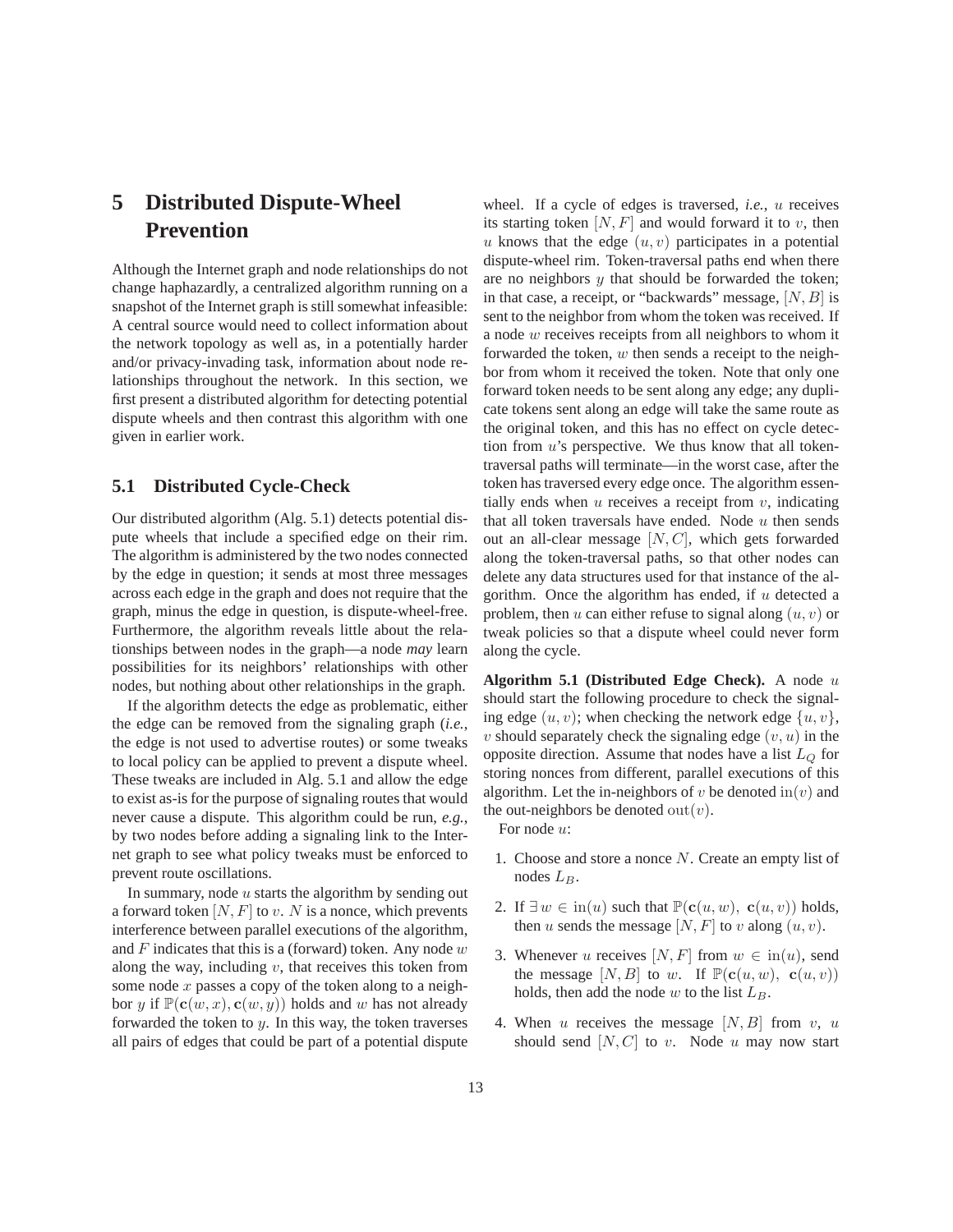routing along  $(u, v)$  after applying the appropriate policy-tweak rules below to nodes in list  $L_B$ .

5. Node  $u$  should ignore any  $[N, C]$  messages.

For all nodes  $w \neq u$ :

- 1. If w receives the message  $[N, F]$  from  $x \in \text{in}(w)$ :
	- (a) If  $N \notin L_Q$ , add N to list  $L_Q$  and create an array  $A_N$  of lists of type  $(V \times \{0,1\})$  indexed by the elements of  $\text{in}(w)$ .
	- (b) For each  $y \in \text{out}(w)$ , if  $\mathbb{P}(\mathbf{c}(w, x), \mathbf{c}(w, y))$ and  $(y, 0), (y, 1) \notin A_N(z)$  for all  $z \in in(w)$ , then send  $[N, F]$  to y and add  $(y, 0)$  to  $A_N(x)$ .
	- (c) If no  $[N, F]$  messages were sent above in step (b), then send  $[N, B]$  to x.
- 2. If w receives  $[N, C]$  and  $N \in L_Q$ , then for each  $z \in in(w)$ , send  $[N, C]$  to each y such that  $(y, 1) \in$  $A_N(z)$ . Delete  $A_N$  and remove N from  $L_Q$ .
- 3. If w receives [N, B] from  $y \in \text{out}(w)$ , then replace  $(y, 0)$  with  $(y, 1)$  in  $A_N$ . If  $((y, i) \in A_N(x) \Rightarrow (i =$ 1)), *i.e.*, if y is the last node in the list  $A_N(x)$  from which [N, B] was received for some  $x \in in(w)$ , then send  $[N, B]$  to x.

The following are the policy-tweak rules for  $u$  if, at the end of the algorithm,  $L_B$  is not empty. Let

$$
Y^{u}(w) = \{ y \in \text{in}(u) \mid C^{u}(y) \in \mathbf{m}^{-1}(C^{u}(v)) \land \hat{W}_{C^{u}(y)C^{u}(w)} \neq -1 \}.
$$

Node u should depreference routes from  $w \in L_B$  with respect to all  $y \in Y^u(w)$ . This is only possible iff

$$
\nexists (w, w') : (w' \in Y^u(w)) \land (w \in Y^u(w')) \qquad (4)
$$

because two neighbors cannot both be depreferenced with respect to each other. If (4) does not hold, then:

- 1. Pick some  $w \in L_B : Y^u(w) \neq \emptyset$ . For all  $w' \neq w$ , if  $Y^u(w') \neq \emptyset$ , then increase the level attribute on import from  $w'$  and remove  $w'$  from  $L_B$ .
- 2. Depreference w with respect to all other  $y \in Y^u(w)$ .
- 3. For all  $w \in L_B$  remaining, increase the level on routes imported from  $w$  when exported to  $v$ .

The following propositions assert various properties of the algorithm, including correctness.

**Lemma 1 (Number of Tokens).** *In Alg. 5.1, at most one* [N,F] *token is sent along each signaling edge.*

*Proof.* For every node  $w \neq u$ , an  $[N, F]$  message is only sent to a neighbor if an  $[N, F]$  message is received, but the  $[N, F]$  message is not sent if the neighbor has already received an  $[N, F]$  message from w, regardless of how many  $[N, F]$  messages are received at w. Because this process starts with u sending one  $[N, F]$  message to v, it is clear that at most one  $[N, F]$  message is sent between every pair of nodes.  $\Box$ 

**Proposition 5.2 (Termination).** *The algorithm terminates,* i.e.*, every node that sends to* y *or receives from* x *a message* [N,F] *receives from* y *or sends to* x*, respectively, a message*  $[N, B]$ *.* 

*Proof.* We must show that if the  $[N, F]$  token is sent along some edge  $(x, y)$ , then an  $[N, B]$  receipt is sent back from y to x. Consider a graph  $G_T = (V_T, E_T)$  constructed from the target network  $G = (V, E)$ . The vertex set  $V_T$ is the set of directed signaling edges of  $G$ , and there is an edge in  $E_T$  from  $(x, y)$  to  $(y, z)$  if the receipt of a token [N, F] at y from x causes y to send the token [N, F] to z.

Note that the connected component of  $G_T$  is a tree rooted at  $(u, v)$ ; this is because Lem. 1 tells us that an  $[N, F]$  token is sent at most once along a signaling edge, and we can see from the algorithm that an  $[N, F]$  token is only sent by a node after receiving one itself. Therefore every node in  $G_T$  has either no ancestors (if the node is  $(u, v)$  or  $[N, F]$  is never sent along the edge) or exactly one ancestor.

First consider the leaf nodes of the tree; these are edges  $(x, y)$  such that receipt of the  $[N, F]$  token at y does not cause an  $[N, F]$  token to be sent. According to the algorithm, this happens in two cases: (1)  $y = u$ ; or (2) there does not exist a neighbor  $z$  of  $y$ , for which  $\mathbb{P}(\mathbf{c}(y,x), \mathbf{c}(y,z))$  holds, that has not already received a token. In both of these cases, an  $[N, B]$  message is sent back to  $x$  from  $y$ .

Next consider the ancestors of leaf nodes in the tree. Given the argument above, we know that for such an edge  $(x, y)$ , node y receives an [N, B] message from all neighbors z such that  $(y, z)$  is a descendant of  $(x, y)$ . According to the algorithm, once this has happened, every entry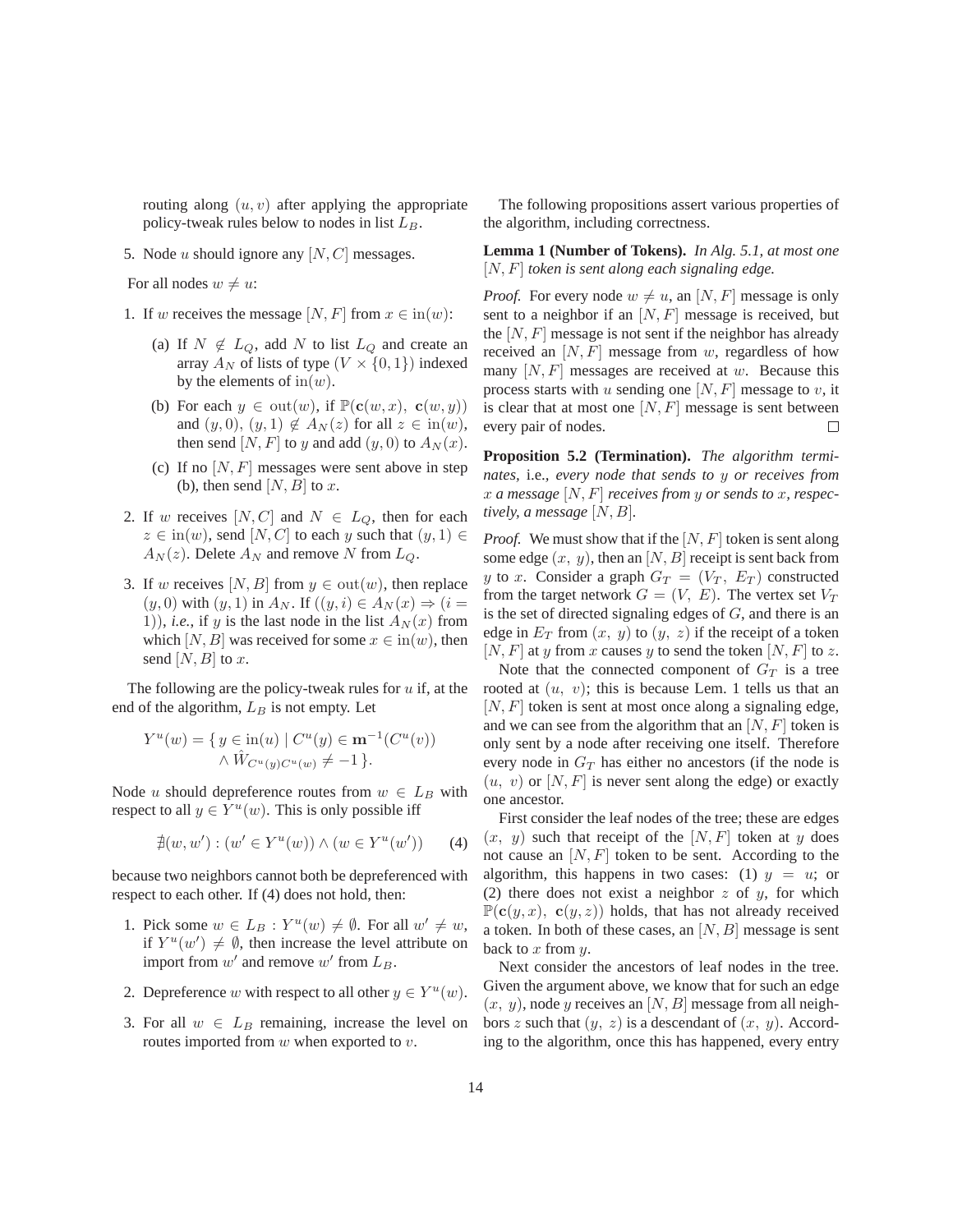in the list  $A_N(x)$  at y will be of the form  $(z, 1)$ ; thus y will send an  $[N, B]$  receipt to x. This argument can be repeated for the ancestors of these nodes, *etc.*, so that all tokens are eventually acknowledged with receipts.

The  $[N, C]$  messages terminating the algorithm follow the path of the tree, so that every node that initially received the token will destroy any data associated with the nonce N.

**Proposition 5.3 (Cycle Participation).** *At the end of the algorithm, if*  $L_B \neq \emptyset$  *at u, then*  $(u, v)$  *is part of a cycle violating Constraint 3.16.*

*Proof.* If  $L_B \neq \emptyset$ , then there exists some  $w \in L_B$  such that w sends u the message  $[N, F]$ . This means that u originated the message  $[N, F]$ , sending it to v, and there is a set of nodes  $\{v = x_1, x_2, \ldots, x_n = w\}$ such that every node  $x_i$  sends  $[N, F]$  to  $x_{i+1}$  (assume  $x_{n+1} = u$ ). According to the algorithm, this only happens if: (1)  $\mathbb{P}(\mathbf{c}(u, w), \mathbf{c}(u, v))$  holds; and (2) if  $\mathbb{P}(\mathbf{c}(x_i, x_{i-1}), \mathbf{c}(x_i, x_{i+1}))$  holds for all  $1 \leq i \leq n$ . We then have a cycle of edges

$$
(u, v), (v, x_2), (x_2, x_3), \ldots, (x_{n-1}, w), (w, u)
$$

where  $\mathbb P$  holds pairwise along adjacent edges; this is a potential dispute wheel containing  $(u, v)$ . □

**Proposition 5.4 (Number of Messages).** *The algorithm sends either* 0 *or* 3 *messages per signaling-graph link.*

*Proof.* By Lem. 1, at most one  $[N, F]$  message is sent along a link. If an  $[N, F]$  message is sent, it is clear from the algorithm and the proof of Prop. 5.2 that one  $[N, B]$ message and one  $[N, C]$  message are sent along the link, and that no other messages are generated as a result of the  $[N, F]$  message. Therefore, the total number of messages sent along a given link is either 0 (no  $[N, F]$  is sent) or 3  $([N, F], [N, B]$  and  $[N, C]$  are sent). П

Depending on the structure of the graph, a tokentraversal path might include all the edges in a graph; but, in this case, this will be the only token-traversal path (because tokens are only sent once per edge).

Alg. 5.1 preserves privacy in the following ways. As the messages involved contain only a nonce and message type, the edge being checked by a run of the algorithm is not revealed to nodes other than  $u$ . Furthermore, because Prop. 5.2 tells us that every  $[N, F]$  message sent is acknowledged with an  $[N, B]$ -message reply, nothing in the algorithm tells any of the other nodes whether or not a potential dispute wheel has been detected—only  $u$ knows this. The only information learned is that if a node w receives an  $[N, F]$  message from x, it knows that there exists some neighbor z of x such that  $\mathbb{P}(\mathbf{c}(x, z), \mathbf{c}(x, w))$ holds. w might then narrow down the possibilities for the assignments  $C^x(z)$  and  $C^x(w)$ , although the latter is already restricted by  $C^w(x)$  and the matrix X. Node w does not learn any other information about nodes' class assignments.

There is an inherent trade-off between the number of messages sent by the algorithm and the state retained at each node. Alg. 5.1 can be modified—without sacrificing privacy—to delete the state for nonce  $N$  early, instead of waiting for an  $[N, C]$  message. There are two possible modifications:

- 1. The list  $A_N(z)$  can be deleted once an [N, B] message is sent to in-neighbor  $z$ ; or
- 2. The array of lists  $A_N$  can be deleted once  $[N, B]$ messages are sent to all in-neighbors  $z$  such that  $A_N(z)$  is nonempty, *i.e.*, once all tokens have been acknowledged.

While these modifications eliminate the need for the  $[N, C]$  message, they lose some benefit of aggregating token-traversal paths. Consider a node  $w$  that has acknowledged all tokens with receipts. Using either modification,  $w$  now retains no state for this run of the algorithm. However, it could receive the forward token from a neighbor that had not yet sent it a token (*e.g.*, because of network delays) or from a neighbor that previously sent it a token (*e.g.*, because it deleted state as well). As a result of either of these (and certainly in the latter case),  $w$ might send a token to a neighbor it had previously sent a token, thus duplicating a token-traversal path and increasing the total number of messages used by the algorithm. Given the first modification, this could happen even when there are outstanding tokens that have not been acknowledged. Therefore, these modifications may be appropriate in certain networks where sending duplicate tokens is unlikely and in networks where maintaining state or sending the  $[N, C]$  message is expensive; however, in most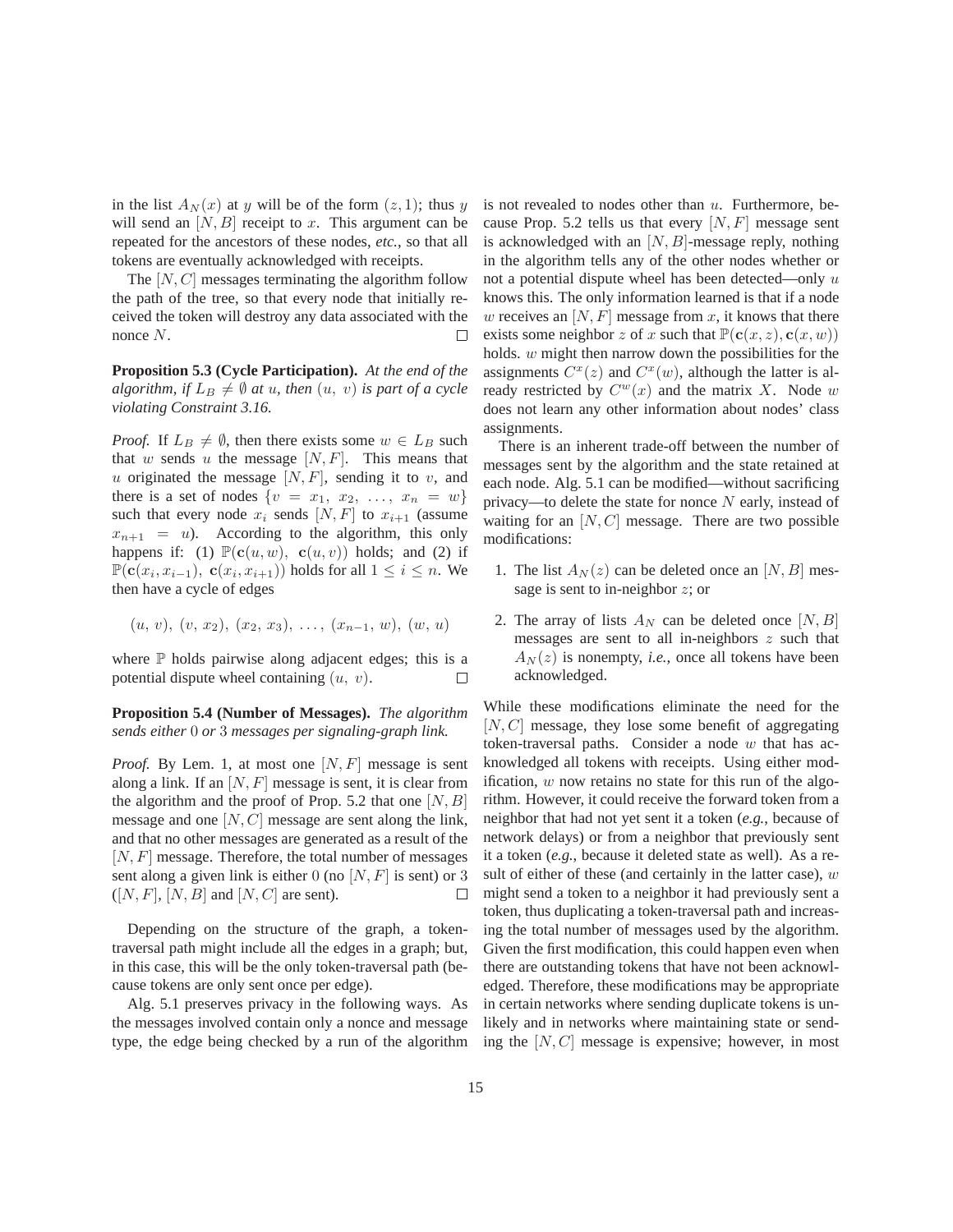cases, these modifications will result in duplicating messages along token-traversal paths with little added benefit.

#### **5.2 Algorithms in Previous Work**

The algorithm  $SPVP_3$  in [8] is a distributed path-vector routing algorithm that detects local-policy-based routing oscillation while running. SPVP<sub>3</sub> essentially adds a *pathhistory attribute* to path descriptors: it stores the changes in best-route choices that cause the descriptor to be advertised. If there is a cycle in these changes, then the descriptor being advertised is contributing to a route oscillation due to local policies. These path-history cycles are shown in [8] to correspond exactly to dispute wheels. Therefore, in the process of routing, SPVP<sup>3</sup> detects the actual policy conflicts forming a dispute wheel.

The algorithms in this paper take a different approach—they attempt to detect and/or prevent potential dispute wheels before a routing dispute ever occurs. But more importantly, the idea of including a constraint as part of the system specification allows us to prove properties about the system at design-time. The centralized and distributed algorithms, then, essentially implement constraint enforcement rather than find modified solutions onthe-fly. The class-based path-vector routing protocol will work as expected as long as the system has been designed to prevent bad policy interactions.

One final difference is that  $SPVP<sub>3</sub>$  essentially removes the rim paths on a dispute wheel from the choices that *all* rim nodes have for paths to a destination. This is unnecessary, because the dispute wheel only needs to be "broken" at one active node by tweaking preferences. SPVP<sub>3</sub> prevents multiple nodes (rather than one) from being assigned its more-preferred path, whereas our distributed algorithm tweaks policies at one node to correct a potential dispute wheel. It is also worth noting that  $SPVP<sub>3</sub>$  requires potentially large routing messages (the length of the path history will be on the order of the size of the dispute-wheel rim). Also, the entire detection process might be repeated for the same cycle and slightly modified spoke paths (or a different destination), whereas the cycle-detection algorithms will detect or fix a potential dispute-wheel rim before it is used for routing, so that this cycle does not cause oscillation for *any* destination or set of spoke paths. The downside of this, however, is that some policy tweaks or filtering might be used to fix the potential dispute-wheel rim even if no route oscillation actually occurs, whereas  $SPVP<sub>3</sub>$  deals with the oscillations as they happen dynamically without affecting policies for other routes.

### **6 Conclusion and Future Work**

In this paper, we have extended previous work on pathvector policy systems by focusing on class-based systems, which generalize Hierarchical-BGP and related protocols. In particular, we show how to use the specification of a generic class-based system to generate a global constraint which guarantees the robust convergence of any network instance satisfying it. Our constraint is the best-known such constraint for these systems, and we provide centralized and distributed algorithms to enforce it. However, our constraint is not likely to be the most general, tractable constraint for all path-vector systems. To date, class-based systems seem to be the only path-vector systems well-characterized enough that exact constraints for them can be proven, but studying other characterizations may yield constraints and enforcement mechanisms that guarantee robustness for a larger set of path-vector protocols. In addition, the question of how to efficiently run our distributed algorithm in parallel remains open: in particular, token-traversal paths from separate instances of the algorithm can probably be combined to find and fix all potential dispute wheels at once.

### **Acknowledgements**

We are grateful to Joan Feigenbaum, Dana Angluin, Stanley Eisenstat, and Paul Hudak for helpful discussions and to the *ICNP'04* referees for their useful suggestions.

### **References**

- [1] Cisco Field Note. Endless BGP Convergence Problem in Cisco IOS Software Releases. Oct. 2001. http://www.cisco.com/warp/public/770/fn12942.html
- [2] L. Gao, T. G. Griffin, and J. Rexford. Inherently Safe Backup Routing with BGP. In *Proc. INFO-COM 2001*, pp. 547–556, Apr. 2001.